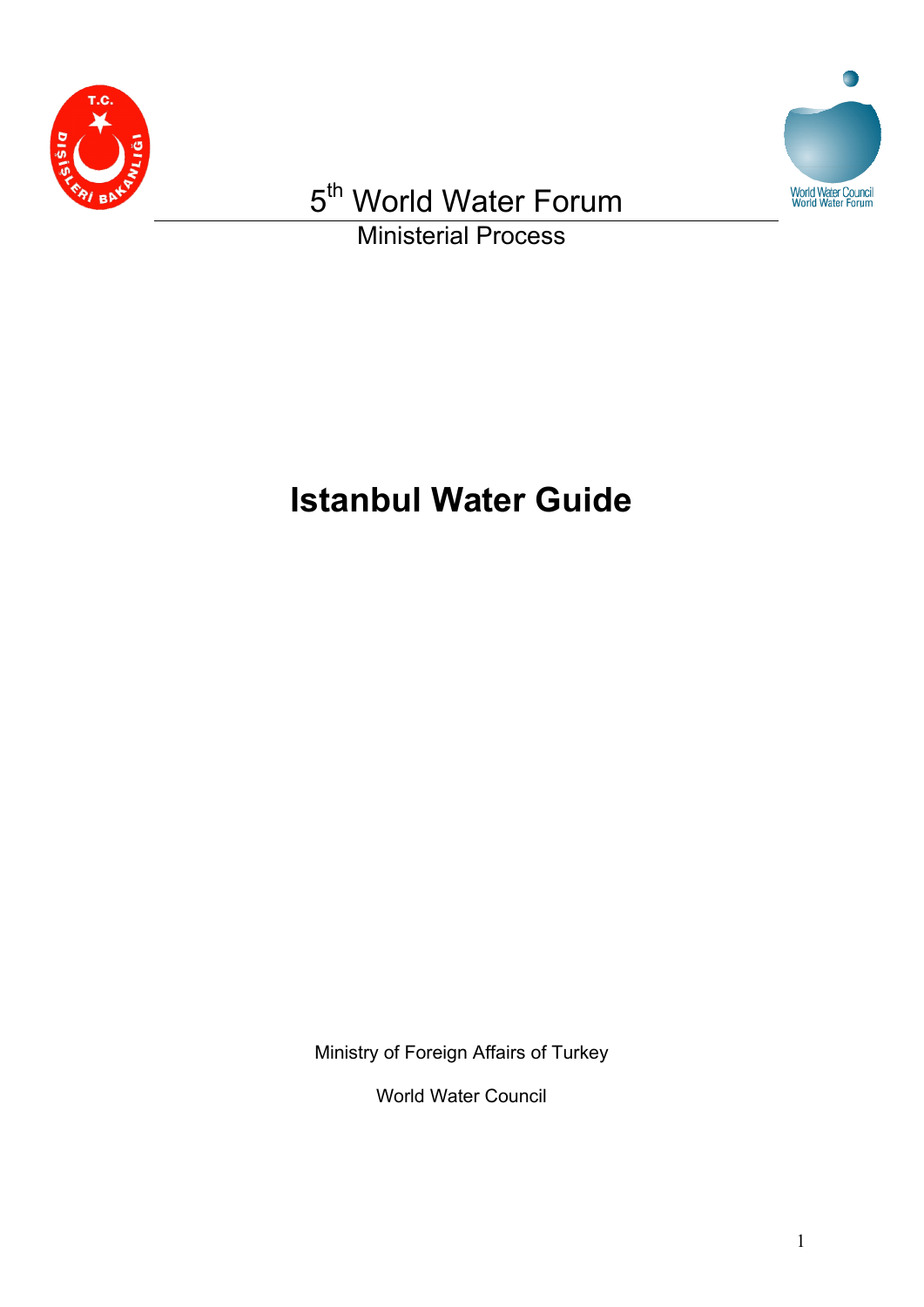### Ministerial Process

### **Table of Contents**

### **[Background](#page-2-0)**

### **[The problem](#page-2-0)**

### **[Theme I: Global Changes and Risk Management](#page-4-0)**

[Element 1: The Role of Water in Adapting to Climate Change](#page-4-0) [Element 2: Water-related Migration, Changing Land Uses, Human Settlements and Water](#page-5-0) [Element 3: Managing Risks and Disasters](#page-6-0)

### **[Theme II: Advancing Human Development and the Millennium Development Goals](#page-7-0)  [\(MDGs\)](#page-7-0)**

[Element 1: Ensuring Water, Sanitation and Hygiene for All](#page-7-0)

[Element 2: Water for Energy, Energy for Water](#page-8-0)

[Element 3: Water and Food for Ending Poverty and Hunger](#page-9-0)

[Element 4: Multiple Use and Functions of Water Services](#page-10-0)

#### **[Theme III: Managing and Protecting Water Resources and their Supply Systems to](#page-12-0)  [Meet Human and Environmental Needs](#page-12-0)**

[Element 1: Basin management and transboundary water cooperation](#page-12-0)

[Element 2: Planning to ensure adequate water resources and storage infrastructure to meet](#page-13-0)  [human and environmental needs](#page-13-0)

[Element 3: Preserving natural ecosystems](#page-14-0)

[Element 4: Managing and protecting surface, ground, rainwater and soil](#page-15-0)

### **[Theme IV: Governance and Management](#page-16-0)**

[Element 1: The Right to Water and Sanitation for Improved Access](#page-16-0)

[Element 2: Water institutions and water reforms](#page-16-0)

[Element 3: Ethics, Transparency and Empowerment of Stakeholders](#page-17-0)

[Element 4: Optimizing Public and Private Roles in Water Services](#page-18-0)

### **[Theme V: Finance](#page-19-0)**

[Element 1: Sustainable Financing in the Water Sector](#page-19-0) [Element 2: Cost Recovery Strategies as a Tool for a Sustainable Water Sector](#page-21-0) [Element 3: Pro-poor Financing Policies and Strategies](#page-21-0)

### **[Theme VI: Education, Knowledge and Capacity Development](#page-22-0)**

[Element 1: Education, Knowledge and Capacity Development](#page-22-0)

[Element 2: Water Science and Technology - Appropriate and Innovative Solutions](#page-23-0)

[Element 3: Professional Associations and Networks](#page-23-0)

[Element 4: Access to Data](#page-24-0)

[Element 5: Water and Culture](#page-25-0)

### **[Annex I: Contributing Documents](#page-27-0)**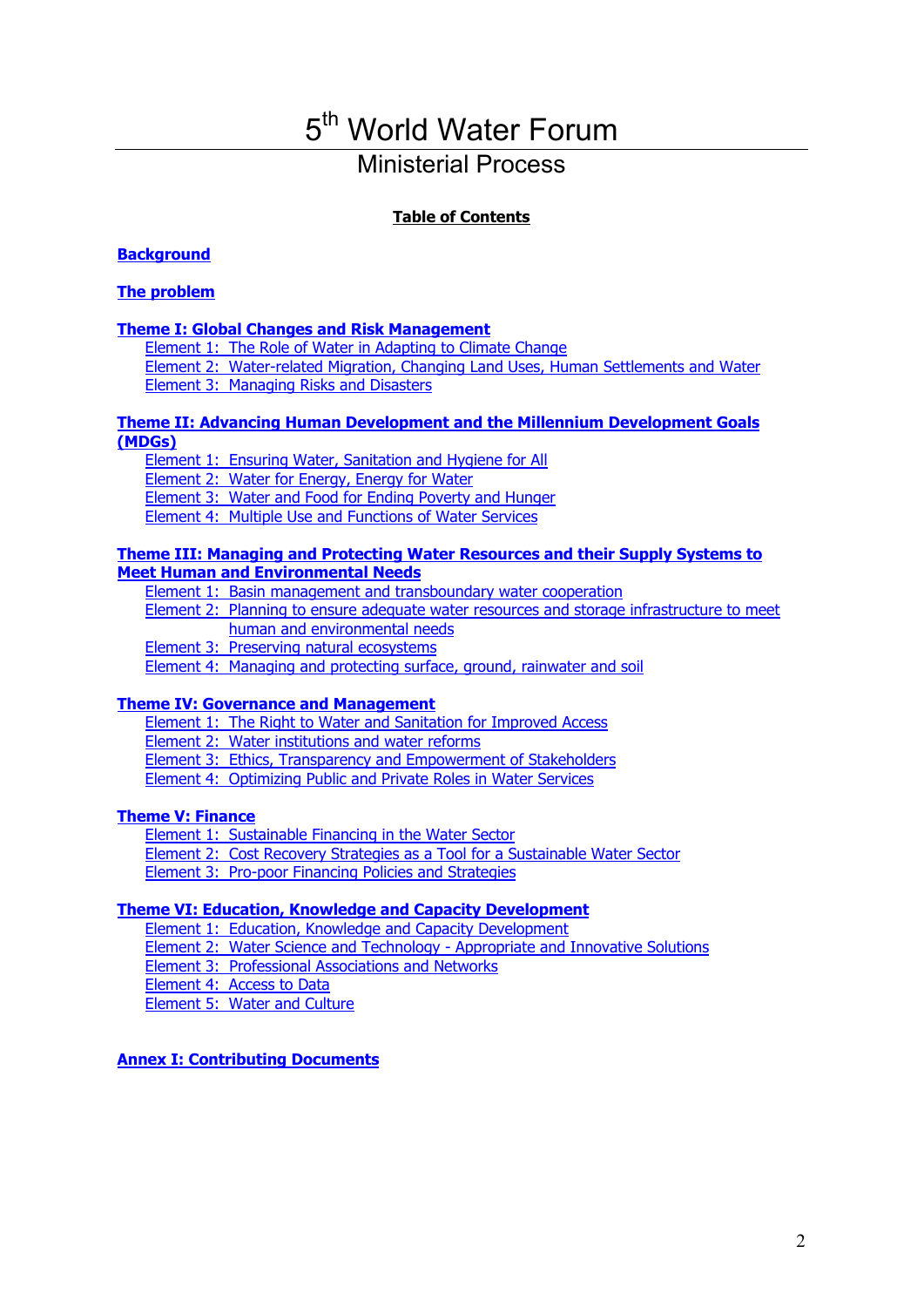### Ministerial Process

*Istanbul Water Guide[1](#page-2-1)*

### <span id="page-2-0"></span>**Background**

1. The Ministerial Declarations of the past World Water Fora have been important contributions in laying down the world's priorities concerning water resources and services. Yet, water-related problems still persist, and are even becoming more significant as a result of global changes affecting, in particular, the economy, the demography and the state of natural resources. There is thus a need to accelerate action by all actors to make progress towards creating a water-safe environment for the world's citizens.

2. The goal of the Istanbul Water Guide is to go beyond those statements and create an agenda for action by national governments in partnership with stakeholders to address the critical areas of water resources management, governance and finance.

3. The Istanbul Water Guide represents recommendations from experts from throughout the world and is not intended to be a binding document for governments but has two major objectives:

- To help and guide governments to adjust their priorities and actions plans according to the difficulties they face; and
- To inform relevant intergovernmental processes of the results of the 5<sup>th</sup> World Water Forum Ministerial Process.

4. In the context of this 5<sup>th</sup> World Water Forum Ministerial Process, the term "Global Changes" is referred to as including, but not limited to population growth, migration, urbanization, climate change and land-use, consumption and economic changes, and therefore increasing pressures on natural resources and ecosystems.

5. The Chairperson's Paper is configured to "mirror" the Thematic Programme of the  $5<sup>th</sup>$  World Water Forum to make the connection between the technical side of the Forum and the political, "Bridging Divides for Water", the over-arching theme of the 5<sup>th</sup> World Water Forum. Contributions were made directly by the Thematic, Topic and Regional Coordinators of the 5<sup>th</sup> World Water Forum and other significant international meetings and Regional Summits and consolidated into a single text which outlines the issues the world is facing with regards to water and sanitation as well as objectives to address those issues.

### **The problem**

 $\overline{a}$ 

6. The world is facing changes at a faster rate than ever seen before. These changes such as population growth, migration, urbanization, land-use changes and climate variability/change will drive the way in which water resources need to be managed in the future. They also call for concrete contributions from water policies and actions to help the world cope with these changes. While climate change has been the most talked about topic, other changes taking place will likely

<span id="page-2-1"></span><sup>&</sup>lt;sup>1</sup> This Istanbul Water Guide was prepared through a series of Preparatory Committee Meetings (PrepComs) attended representatives of national governments as well as major and stakeholder groups and the Thematic and Regional Coordinators of the 5<sup>th</sup> World Water Forum. This document is based on the broad views of the participants of the PrepCom series and the outcomes and recommendations of a number of technical and political meetings, such as symposia, conferences, summits and regional water fora held until early 2009 ([see](#page-27-0)  [list in Annex 1\)](#page-27-0).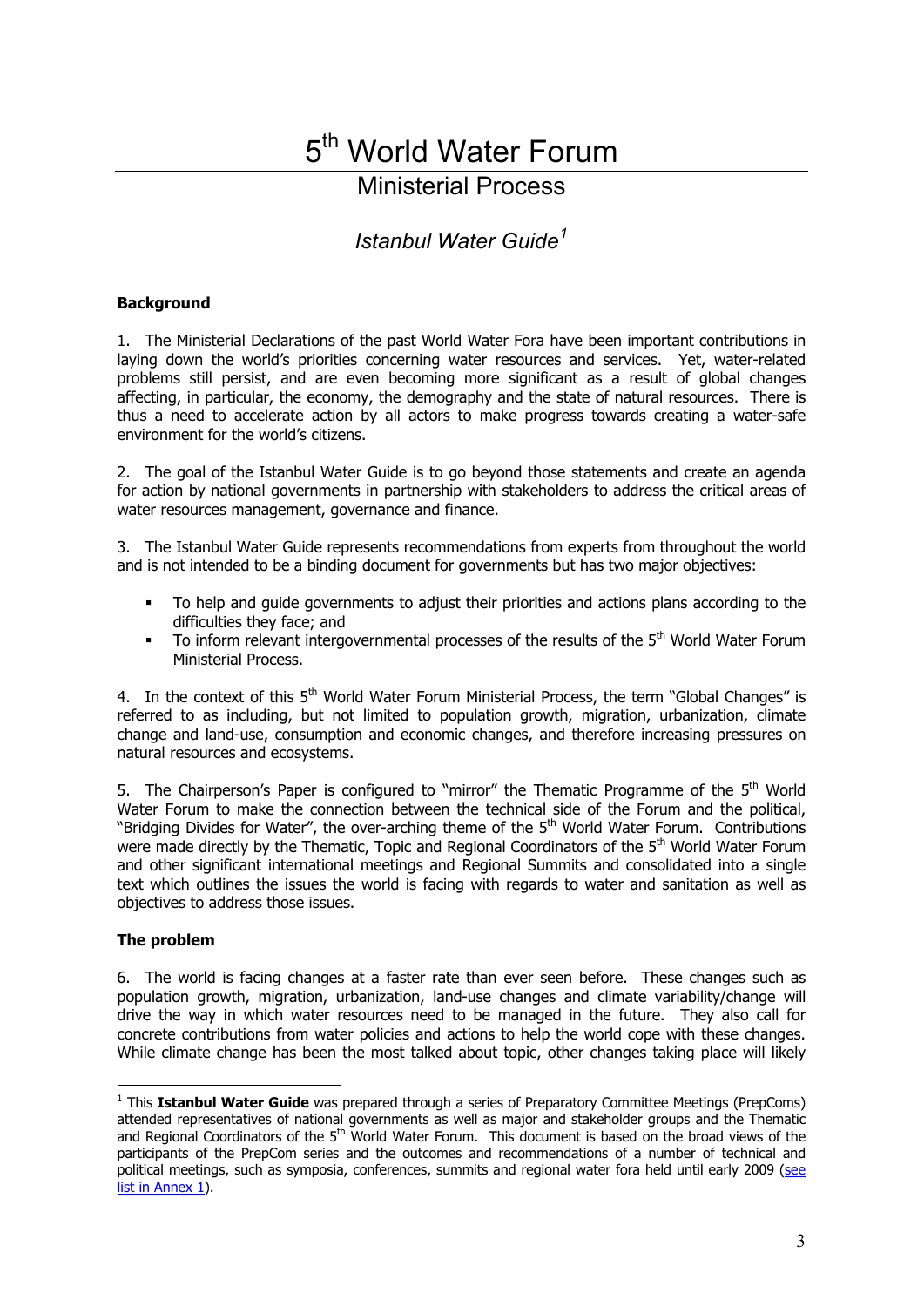affect water resources and services and their management to a much greater degree. The population of the planet is estimated to increase by 50%, meaning 3 billion additional inhabitants, by 2050. More than half of the world's population now lives in cities, and this increasing urbanization is set to continue. Population will continue to increase as will rural-urban migration, adding difficulty to reach the agreed Millennium Development Goals (MDGs) on access to water and sanitation and increasing pollution at the same time. The demand, and probably prices, of natural resources and energy will increase as the planet's inhabitants grow in number and consumption increases. Humans are altering global systems at a rate not previously experienced. These drivers, and the constraints that limit the ability to adapt to them, affect the developed and developing world in different ways.

7. Critical issues have recently been the focus of politicians and media alike. Oil prices, food prices, global economic turbulence and water-related disasters feature high on the list. What the world is not talking about is how these are related to, impact on and are affected by water. There is an inextricable link between all of these issues and water yet the connection is not being made at a higher level, which endangers not only water resources and ecosystems, but humans and their livelihoods as well. It is not well understood within political arenas that water resources are among the important factors that drive the current changes, affecting nations as well as local communities. This adds to the already high impact of polluted water affecting billions of people as well as ecosystems. With the onset of global changes, the world must confront these issues urgently so as not to let both lives and economic well-being slip through our fingers.

8. These messages have to be taken to those outside of the "water box", which include the highest political levels. The cross-cutting nature of the water sector makes it an important resource for other interests. Often, decisions affecting water are not in the hands of water professionals but in the hands of decision makers in related sectors. The water sector must help inform these decision makers in order for them to make more sound choices about how they utilize water in their activities.

9. Throughout history, water actions have been societies' main activity to adapt to changes in climate and nature. They have been the means by which decision makers create ways to avoid social disruption and violence under the shock of events with too much or too little water. The  $5<sup>th</sup>$ World Water Forum offers the opportunity to help create a framework for assisting nations and communities to mitigate for and adapt to those global changes in a sustainable way. The situation has already been critical for decades, but national and local governments are not prepared for the changes that will occur, potentially making a worse situation. Let us set the agenda now while we have the opportunity.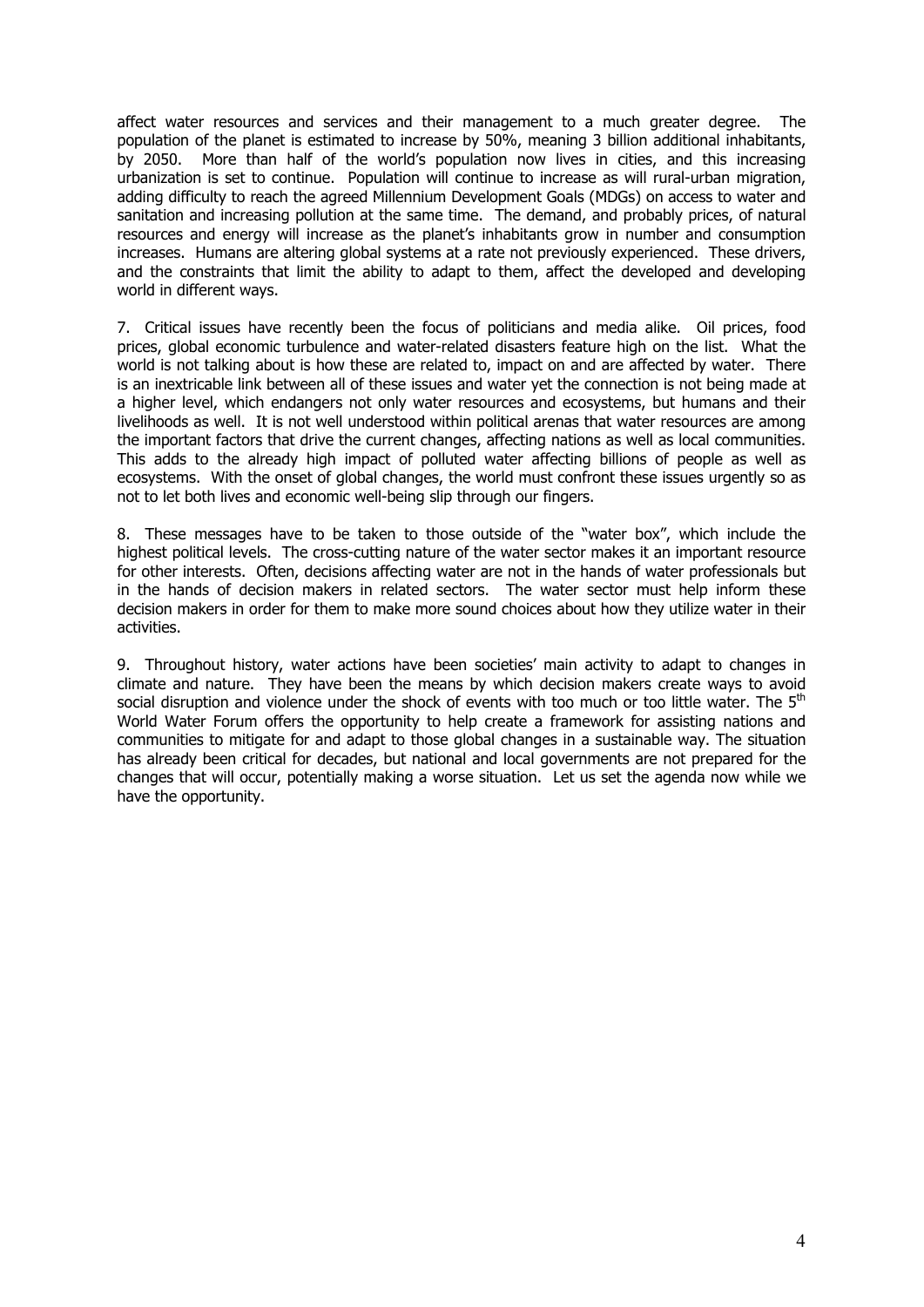### Theme I: Global Changes and Risk Management

### <span id="page-4-0"></span>**Element 1: The Role of Water in Adapting to Climate Change**

10. **Think outside the "water box"**. Climate change/variability affects not only the hydrological cycle, but areas that are closely related to water, forest and land. An integrated approach to adapt to these changes through better management of space, land and water as media for mitigation, adaptation and disaster preparedness and to ensure food security, energy security, economic development, environmental protection and equity is required. Water is more affected by food, energy and other policies than by water policies themselves. It is recommended that the water community finds ways to help politicians and experts of other sectors to understand these broadened perspectives and their implications for policies. It is also recommended that national governments, including ministries of agriculture, forestry, interior, public works, industry, finance, energy, health, education and other sectors "outside the water box", take into consideration the impacts of their policy choices on the hydrological cycle that affects rural, populated and urban areas. The strategic impact assessment is a tool that can add value with thinking "outside the water box" for the development of high level policies and identification of hot spots.

11. **Develop national and/or sub-national water-related adaptation strategies**. National and sub-national strategies need to be developed for adaptation to climate change/variability taking into account international adaptation programmes. These need to be integrated in existing and national IWRM plans and strategies. Assessments of needed infrastructure for adaptation should be carried out and then required infrastructure planned and financed. Adequate approaches, such as climate-friendly small-scale technologies, besides large-scale infrastructure should be taken into consideration, not only because of potential impacts, but also the long time frame for construction. Water can be seen not only as part of the problem, but part of the solution with regards to climate change. Groundwater carries a buffering capacity against climate change; therefore sustainable groundwater management, desalination and wastewater treatment should be part of the national strategies. Hydropower development and inland navigation needs to be revisited and developed as an adaptation measure. Non-structural adaptation measures such as spatial planning, ecosystem protection, social concerns, communication, awareness-raising and risk management plans are essential. Support rural areas as they are the foundation of agriculture and are extremely sensitive to global changes. Projections of climate change impacts should be developed at a smaller scale and localized to provide relevant information to policy makers and water managers responsible for major urban areas. The importance of collection and dissemination of climate and hydrological information is stressed.

12. **Apply the IWRM approach to address adaptation to climate change.** The impact of climate change on the water cycle should be assessed and communicated. Capacity development to support better management of water resources at all levels, national, regional and local, including river basin organizations (RBOs) should be supported to build resilience to climate change. Application of the IWRM approach will balance social and economic impacts, minimise environmental impacts and preserve ecosystems.

13. **Identify the countries and communities that are most vulnerable to the hydrological impacts of climate change.** Areas identified by the IPCC as most vulnerable to the impacts of climate change include the least developed countries and small island developing States (SIDS), low lying densely populated coastal areas, areas affected by glacier melt, and arid areas with fragile populations, economies and environments. International efforts to identify "hot spots" and make accessible operational tools to further identify areas and groups that are at highest risks from the hydrological impacts of climate change should be scaled up. Strategic Environmental Assessments can help identifying vulnerable locations and systems, to be followed by factoring in climate proofing into water resources management and water services.

14. **Design infrastructure projects to better manage hydrologic variability, including the likely effects of climate change.** Infrastructure projects should anticipate the likely affects of climate change as well as hydrological variations. Infrastructure should be redesigned and re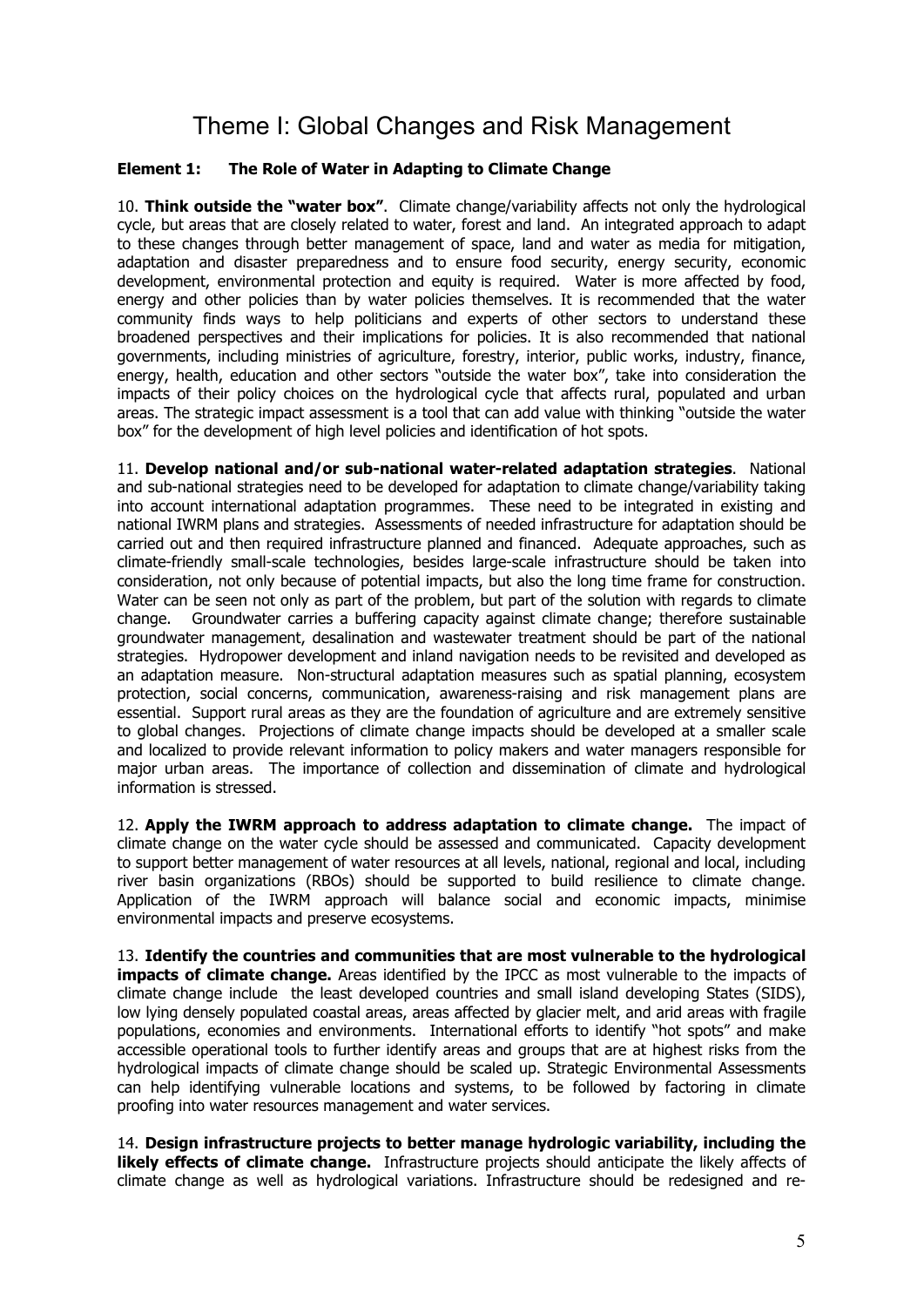<span id="page-5-0"></span>engineered as necessary to withstand extreme events and to perform under changed circumstances.

15. **Develop long-term scenarios and strategies for action in all planning activities**. To cope with the impacts of increasing climate variability and climate change on water and livelihoods, including the uncertainties, a longer-term horizon is required for community development and involvement and large infrastructural investments, beyond the planning horizon adopted by the Millennium Development Goals (2015).

16. **Incorporate climate change assessments in National Plans related to water**. At the national level, integrate an assessment of climate change impacts into National Water Plans and create adaptation measures in line with those impacts for sustainable water security in social, environmental and economic needs.

17. **Close the financial gap for adaptation.** While it is a nation's responsibility to finance their national water management programmes, climate change may add additional challenges within the overall development/sustainability agenda, resulting in the need of additional external financial resources for developing countries to implement adaptation measures. While recognizing that several financial initiatives are being launched recently on mitigation and adaptation, the additional needs cannot be met with the present (inter)national adaptation funding instruments alone.

### **Element 2: Water-related Migration, Changing Land Uses, Human Settlements and Water**

18. **Improve the knowledge base on the change of water-related population dynamics**. As the window for identifying appropriate adaptation pathways to global changes narrows, it is imperative to address how changing climatic and environmental conditions affect individual and group decisions to migrate. Assemble data and relevant scientific information on the subject is pertinent in order to develop strategies to manage migration. Understand the dynamics of agricultural development that is related to population dynamics especially between rural areas and urban areas in developing countries.

19. **Strengthen institutions and policies, which bolster resilience in populations**. Policies are needed, which strengthen resilience, systematically reduce incentives that drive environmental degradation, improve livelihood opportunities and provide enhanced risk management capacity. These policies should include input from all major groups/stakeholders and address cultural and gender concerns as to strengthen civil society and major group roles.

20. **Increase awareness about the impact of environmental degradation**. Knowledge about degradation of water resources and climate change can guide governments, migrants, and potential migrants to take necessary precautions for the safety of populations.

21. **Develop sound monitoring systems**. Take stock of and improve existing monitoring systems and develop new and innovative ones.

22. **Improve legal frameworks**. Include environmentally induced migrants, environmentally displaced people and internally displaced populations due to water related effects within international legal instruments. Improve the existing international legal instruments to protect the rights of displaced individuals and/or communities.

23. **Provide adequate humanitarian response**. Environmental changes and armed conflict may result in substantial human movements, which will require adequate humanitarian efforts to avoid escalating tensions. Natural disasters and armed conflict will displace large numbers of people temporarily, while the steady and continuous impact of climatic stressors will permanently displace many more people over an extended period. In the face of environmental stress, assistance must be in place to prevent crisis and maintain peace among resource-stressed and possibly poverty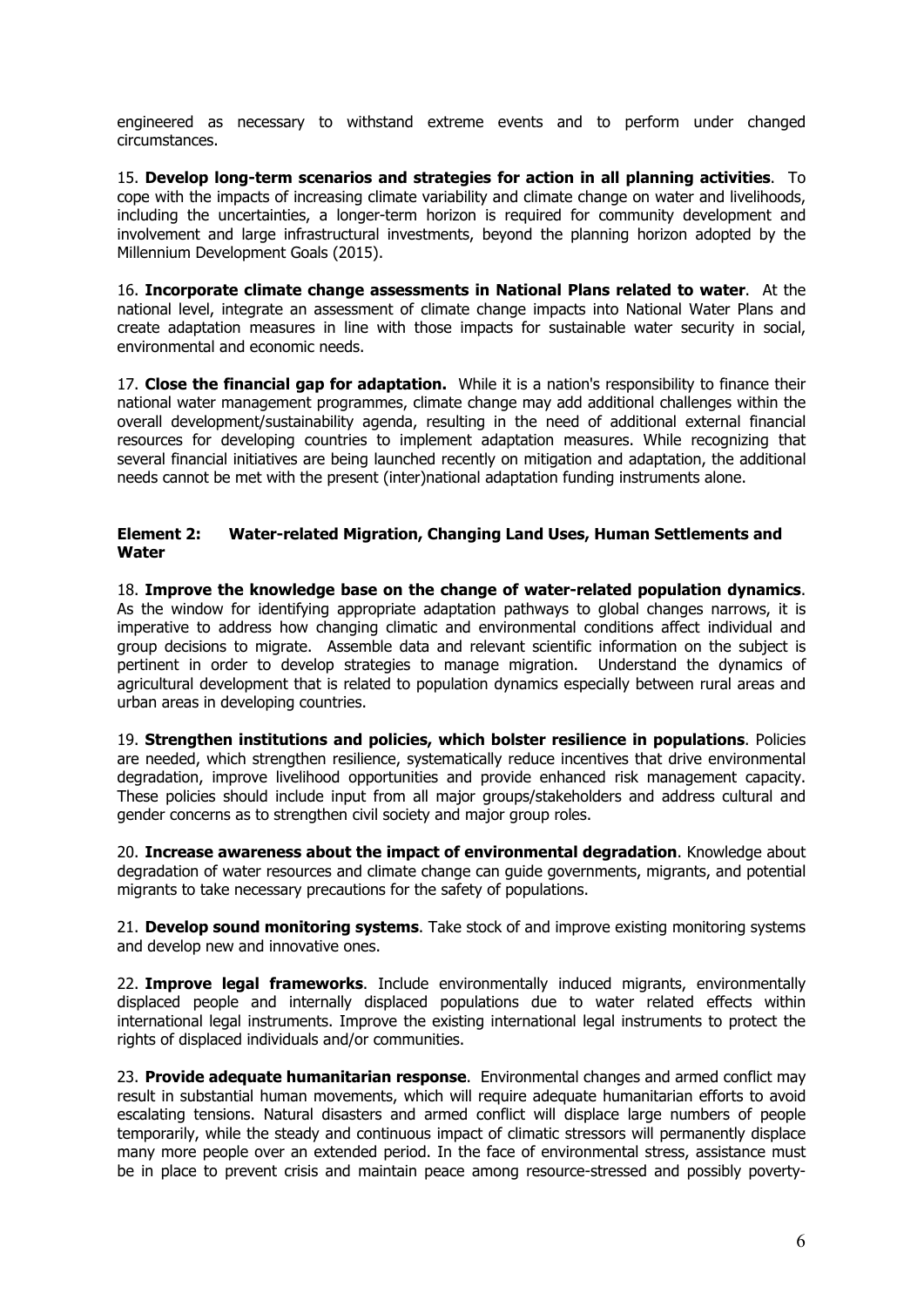<span id="page-6-0"></span>stricken groups on the move as well as assess impacts of sanitation and waste creation of those migrating and address them.

### **Element 3: Managing Risks and Disasters**

24. **Assess the risks and possible consequences of water-related disasters.** Water-related natural disasters, namely droughts and floods, are the primary killers, and heavily affect millions of people, especially among the poorest. These disasters are serious impediments to sustainable development and poverty reduction. Huge economic losses can also be ascribed to water-related disasters, including massive impacts to infrastructure, shelter, health and food production. The influence of climate variability/change with the likely increased frequency of droughts and floods will increase the vulnerability of populations. Demographic changes, urbanization, migration and lack of adequate infrastructure are also putting higher numbers of people at risk than ever before. Therefore, assessment of the risks and possible negative consequences of water-related disasters encountered by global changes should be comprehensively studied and understood.

25. **Integrate water-related Disaster Risk Reduction into national development plans and finance**. Within this remark, it must be recognized that adaptation to climate change must take on a high priority for national governments while establishing national and local goals targets for water-related Disaster Risk Reduction. International and regional strategies and action plans also need afforded priority, especially in cases of transboundary risks. Public and private investment in infrastructure, non-structural measures and human resources are needed with safety of populations as a priority.

26. **Increase preparedness level of afflicted populations**. Through the use of raising public awareness, increasing the human capacities of nations, from local to national levels, to confront water-related disasters, the strengthening and development of early warning systems considering vulnerable areas and groups of people, and the creation preparedness indices, to make nations more prepared to confront water-related disasters.

27. **Institute risk management plans/measures.** Shift from crisis management to risk management. Assist rural areas and cities in instituting structural and non-structural risk management plans/measures to reduce damage from water-related disasters. National governments should ensure that urban centres develop and enforce appropriate spatial planning and bylaws that reduce risks of water-related disasters that take into account the various impacts on different major groups.

28. **Protect the access to drinking water and sanitation services during and after disaster and in situations of armed conflict and occupation.** All parties to the conflict must respect International Humanitarian Law protecting objects that are indispensable to the survival of civilian population, such as drinking water installations and supplies and irrigation works. Humanitarian response to the civilian population in general, to women and children, elderly, refugees, sick and wounded in particular must be granted aiming at re-establishing or upgrading drinking water and sanitation installations and supplies disrupted by the disasters or the direct or indirect effects of armed conflict and/or occupation. Combine measures and efforts to prevent any appearance and spread of water-related diseases.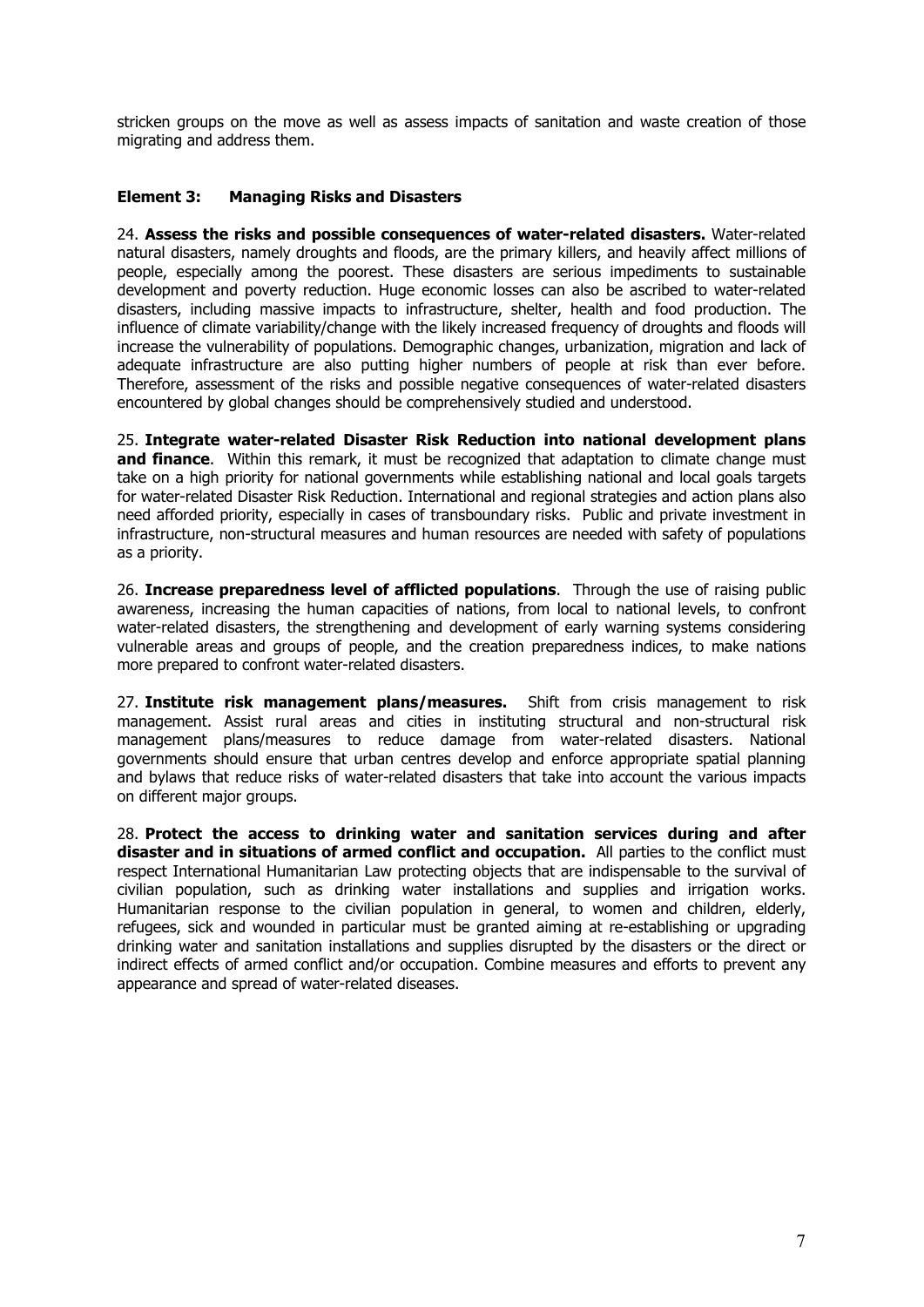### <span id="page-7-0"></span>Theme II: Advancing Human Development and the Millennium Development Goals (MDGs)

### **Element 1: Ensuring Water, Sanitation and Hygiene for All**

29. **Develop national and sub-national plans of action**. Each country should develop national and sub-national plans of action, along with appropriate policies, outlining the necessary actions in order to expand access to water and sanitation. Such plans need to include aspects related to appropriate sanitation technologies, wastewater collection and treatment and be tailored to the economic, social and environmental conditions and needs. The plans need to specify short-, medium- and long-term targets and timelines, going beyond the MDG and Johannesburg Programme of Implementation targets. National and sub-national plans should take into account preservation of all ecosystem services. The requirements of underserved urban and rural populations, residents of arid and semi-arid areas and informal settlements, should be addressed appropriately in the development of these plans, while incorporating indigenous knowledge, women's and children's knowledge and needs and give specific attention to vulnerable groups. Priority should be given to schools, health centres, public centres and emergency preparedness. Identify one accountable institution to takes clear leadership of the national sanitation portfolio and establish one coordinating body with specific responsibility for sanitation and hygiene that would work in conjunction with the health and education sectors.

30. **Improve monitoring of access to sanitation and water.** Monitoring, based on data provided by national governments, of access to safe and clean water and sanitation is essential. Existing WHO-UNICEF Joint Monitoring Programmes should be further supported and expanded to include additional indicators, including gender and age-segregated data, such as connection to sewerage networks and wastewater treatment, to measure global progress towards meeting the internationally agreed upon goals on water and sanitation. Develop monitoring of the quality of water, the continuity of water supply, hand washing programmes and segregated sanitation facilities in schools and health centres. At national level, analyse the discrepancies between the various national datasets describing the types of access to water and sanitation in order to strengthen the base and the monitoring of national policies.

31. **Build cross-cutting local, regional and international partnerships**. Increase the efforts and means of governments (local, regional and national), water operators, civil society, NGOs, water users and the private sector to partner together to assume and share the costs, risks, results and impacts of investment in water, sanitation and hygiene. Strengthen local water services through Water Operators Partnerships (WOPs). Establish regional, North-South, South-South North-South-South partnerships to build capacity, exchange best practices, transfer knowledge, strengthen local cooperation and finance projects.

32. **Mobilise resources for water, sanitation and hygiene**. Develop sustainable financing strategies to enable implementation of national and sub-national action plans for water and sanitation. National governments are responsible for defining appropriate budgetary allocations to water, sanitation and hygiene. Authorities responsible for delivering water and sanitation services should implement sustainable cost recovery through a mix of tariffs, taxes and transfers, including Official Development Assistance. Contributions from international financing institutions and development partners should respond to demands expressed by recipient countries.

33. **Build capacity in water, sanitation and hygiene**. Mobilise more technical resources and build institutional, technical, managerial and planning capacity at all levels, but especially at the local level.

34. **Use appropriate, acceptable and economically available technology**. With the full participation of communities, design, implement and evaluate sustainable technical solutions to water and sanitation problems using appropriate, innovative, and economically available as well as indigenous technologies.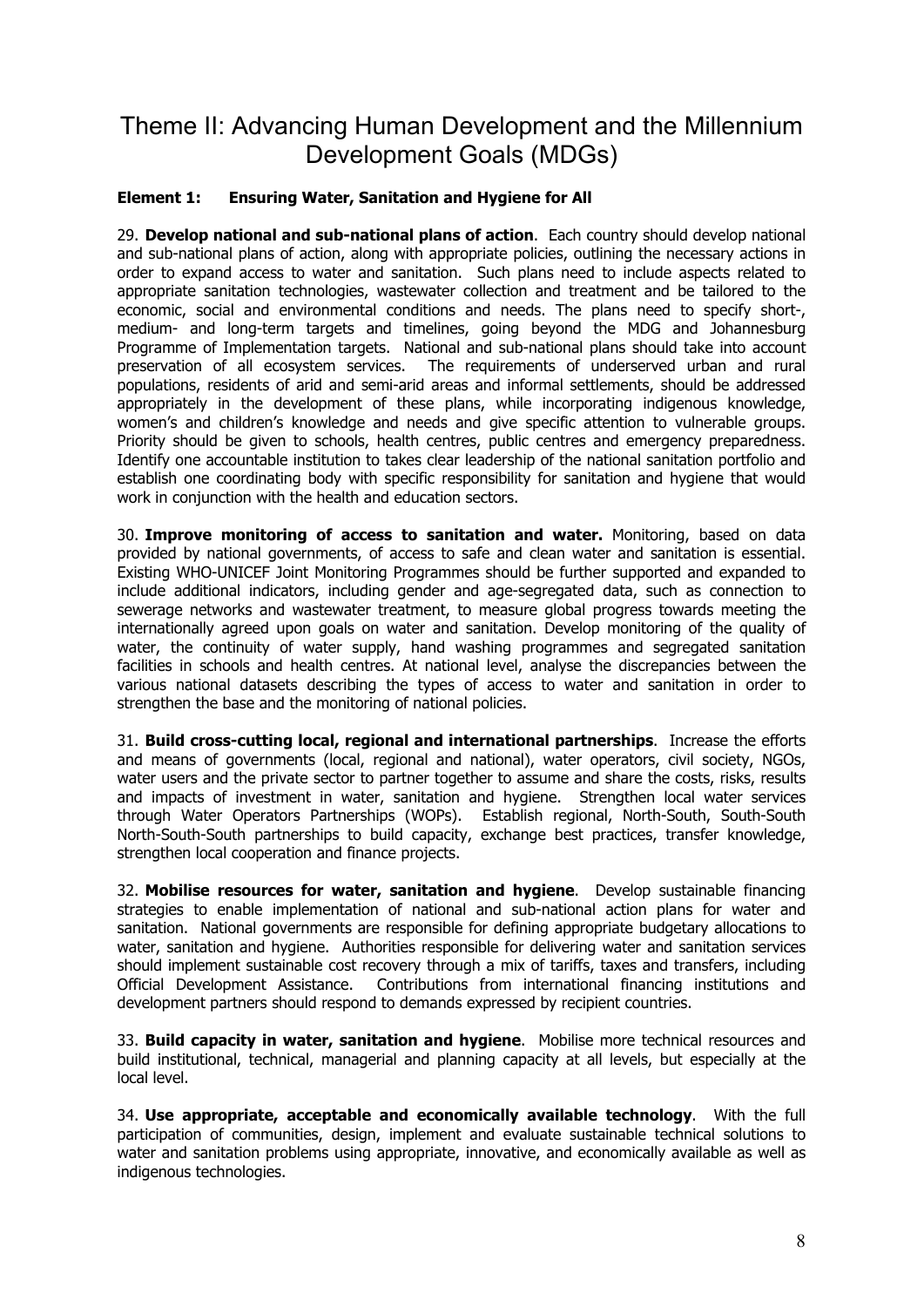<span id="page-8-0"></span>35. **Raise awareness on sanitation and hygiene**. Inform both the public and decision makers on the benefits of water, sanitation and hygiene to the economy, health and the environment and make them aware of the sense of urgency of the issue. Promote and make available sustainable, affordable and appropriate technologies to the poor and disadvantaged. Use modern approaches such as community-led total sanitation, marketing for behaviour change, educational programs to change behaviour towards water, sanitation and hygiene. In addition, using such strategic processes as Poverty Reduction Strategy Papers, raise the profile of water, sanitation and hygiene so development agencies take more robust action towards meeting the needs of those without these services.

36. **Consider the full impact of sanitation on health, environment and the economy**. Better take into consideration the sanitary, environmental and economic benefits of improved sanitation, in both developing and developed countries. The International Year of Sanitation 2008 has raised awareness about the direct relation between poor or lack of sanitation and slow progress against health targets, environmental degradation, low productivity and economic activities.

37. **Improve Integrated Sanitation Management**. Recognise wastewater as a resource and develop its use, whenever and wherever appropriate and properly controlled. Wastewater may be used for irrigation and solids, suitably treated, may be used as fertilisers and for energy production from biomass and heat. Integrated Sanitation Management should be considered as part of IWRM.

### **Element 2: Water for Energy, Energy for Water**

38. **Improve the knowledge of the water-energy nexus**. There is too little thought and planning being introduced to the water-energy nexus in most parts of the world, especially developing countries. With fluctuating costs, rapid decisions have to be made about how these two sectors will be interrelated. It is therefore important to develop a good understanding of the waterenergy nexus at the local, national, regional and international levels as both water and energy actions place at the global level all the way down to individual communities where water and energy choices take place on the ground. Wide participation from relevant stakeholders is necessary from both sectors to include users and user associations, professional associations, business and the private sector, regulators, governments, NGOs, scientists, the academic community and workers and trade unions, farmers' organizations and civil society.

39. **Enhance the coordination of water and energy policies**. Water and energy policies are rarely well coordinated. Increasingly, agencies are taking a boarder approach to the impacts of water on energy policy and vice-versa. Far better coordination is required to establish markets and investment conditions and regulatory mechanisms, which optimize water and energy use and reuse.

40. **Conduct national water-energy-food sustainability assessments**. Not enough is known about how water, energy and food are inter-related and even less about how new trends and climate change will impact the use of both resources. It is important to conduct national water and energy resource sustainability assessments considering agriculture and poverty aspects and through these define sustainable water and energy resources at regional, national and sub-national levels.

41. **Changes in energy prices should be addressed in all aspects of water management.**  Energy costs will directly impact water pumping and transportation costs, which may have consequences on water access, especially by the world's poorest populations. Sustainable compensation mechanisms by national, regional and local governments need to be designed well in advance, changes in design may need to be considered and experiences need to be shared among countries and water institutions in order to reduce these impacts. In addition to compensation, options for investing in water conservation, energy efficient pumping and transport mechanisms should be considered.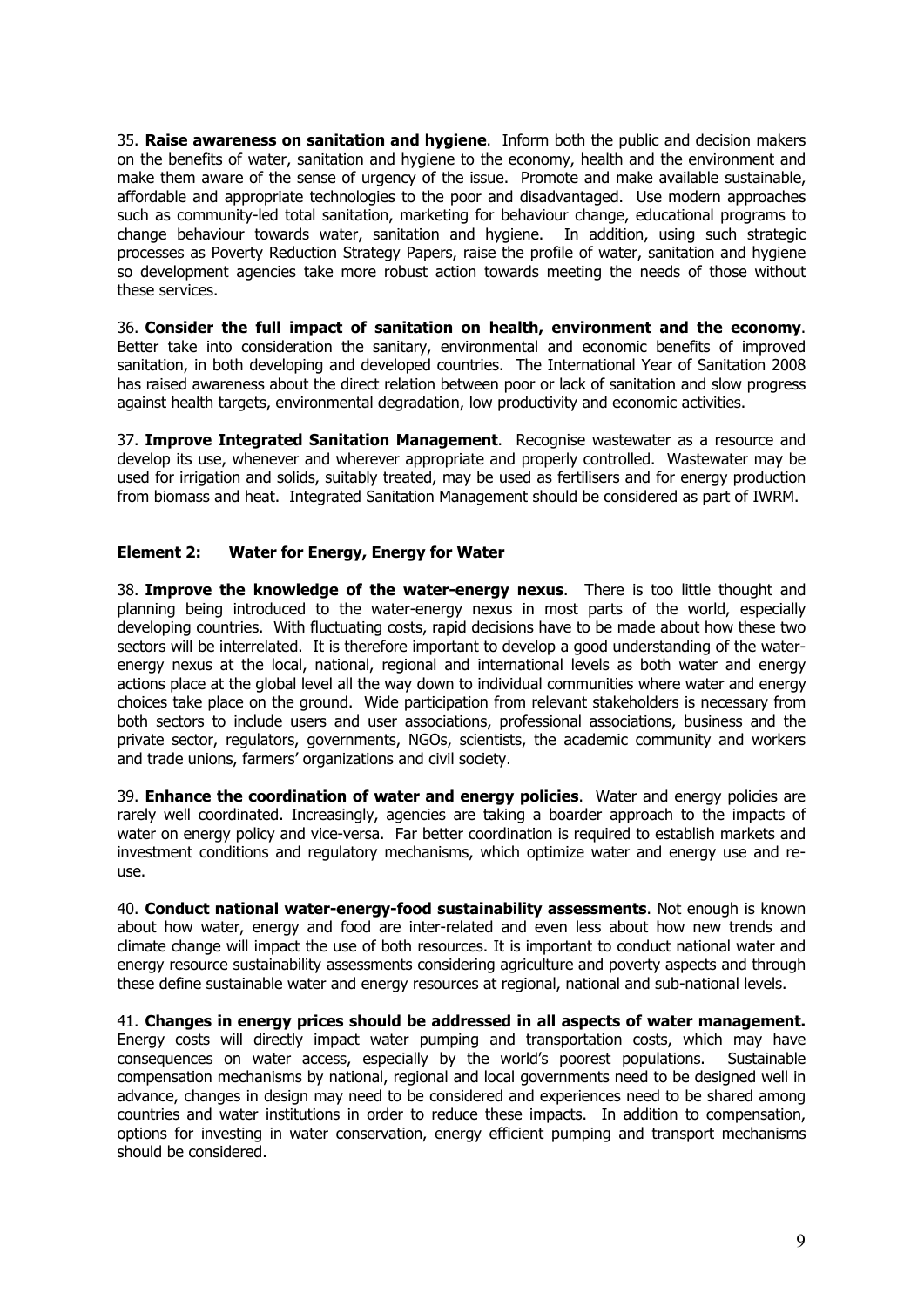<span id="page-9-0"></span>42. **Use efficient and appropriate technologies in both water and energy sectors**. There is an extraordinary amount of technological innovation that seeks to reduce interrelated energy and water footprints in the delivery of these essential services. Increasing efficiency in energy use in the water sector, irrigation and desalination in particular, and water use in the energy sector is crucial for reducing the footprints of both sectors on the other.

43. **Invest in sustainable and socially responsible hydropower and water storage** . There is an acute lack of infrastructure in some parts of the world for hydropower and storage. Investments in small- and large-scale infrastructure need to be made to make energy production cleaner and greener while at the same time take into consideration the possible advantages these structures have for water-related disaster mitigation, inland transportation, agriculture, poverty eradication and other uses. Application and development should be encouraged, as hydropower is an effective adaptation measure in the context of climate change. Due concern to minimize social and environmental impacts of hydropower should also be given.

44. **Enhance inland waterborne transport.** Inland waterborne transport is a model of transport that is more energy efficient. It is necessary to promote navigational use of watercourses in view of energy conservation, efficient energy utilisation and climate change mitigation, which contributes to improvement of the water-energy nexus.

45. **Conduct more research to better evaluate impacts of biofuels on water resources.** Biofuels may play a significant role during the 21st Century. Impact assessments, risk and benefit studies on the production and use of biofuels will contribute to optimize water use taking into account aspects of quality, quantity and food production.

### **Element 3: Water and Food for Ending Poverty and Hunger**

46. **Introduce policies to promote the "more crop per drop".** Increasing the prevailing low yields – in both rain-fed and irrigated crop land - has the largest effect on the reduction of water use per kilogram of produced food. The increase in water use efficiency/productivity is mainly caused by reduction of evaporation from the soil, due to better cover of the plants and the resulting increased interception. Higher food prices will incentivize producing higher yields. Poor farmers generally achieve low yields due to lack of resources and technology, and will especially benefit from support to improve yield per unit of water.

47. **Promote small-, medium- and large-scale agricultural development projects**. Governments should promote development of small-, medium- and large-scale, affordable and sustainable infrastructure and other agricultural projects suited to the intended beneficiaries and pay due attention to market access, water cost recovery issues in agriculture, resilience to and managing risks of natural disasters, especially by small-scale farmers, and the possible effects of climate change.

48. **Scale-up the modernization of irrigation and drainage systems**. Development and modernization of irrigation and drainage system schemes in the broad sense (technical, managerial, financial and environmental) will be required at a large-scale to achieve the required increase in food production, eradication of poverty and hunger and protection of the environment. Water can then be saved for other uses or money saved to further develop the source of water. Irrigation is not the only means of providing water for agriculture so that more focus on improving rain-fed agriculture and rain-water harvesting is also needed.

49. **Strengthen and support water-related institutions and associations**. Governments, especially in emerging economies and least developed countries, accelerate the adoption of participatory management of irrigation/drainage infrastructure, the formation of professionally oriented farmer/water user organizations, enhance legal systems and support financially irrigation/drainage administration. Strengthen the transfer and dissemination of irrigation/drainage technological and management skills from professional experts in governments and international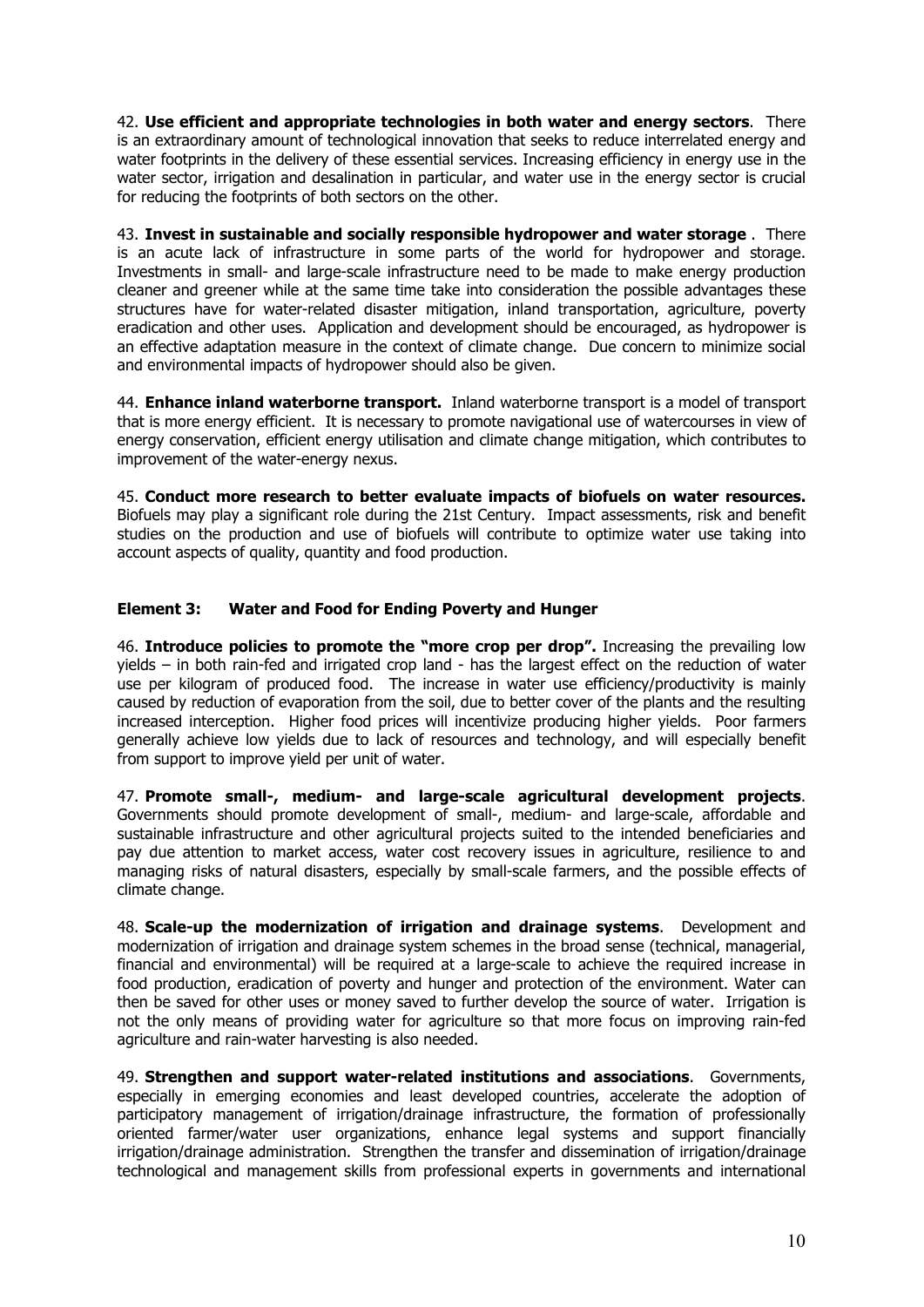<span id="page-10-0"></span>organizations to the farmers' irrigation/drainage management organizations;

50. **Understand the changes in nutrition and diets in the context of supply and demand**. With the increase in the standard of living, caloric intake in emerging countries rises along with the type of food consumed. This has a direct affect on water used in the production of meat and dairy products and crops, which contribute most to the change in diets, are sometimes water intensive. Understanding these trends, especially the importance of livestock, will help develop with the conservation, re-use and allocation of water resources.

51. **Re-engage in the reduction of food losses "from field to fork"**. Food losses along the production-consumption chain are considerable and equivalent to a great waste of water resources mobilized at field level. This represents by far the greatest losses in water in agriculture and animal husbandry. Developing programmes to reduce these losses on the demand side of the food chain would generate a significant diminution of the water footprint per capita and would probably as well facilitate access to food by the poorest yet should not take pressure off the efforts to improve system efficiency and efficient use of water in cities, businesses, power generation and agriculture.

### **Element 4: Multiple Use and Functions of Water Services**

52. **Acknowledge the wide-spread practice of multiple uses and functions in water**  systems. Historically people, communities, and water managers have been using man-made delivery systems or natural water systems deliberately for more than a single use. In many rural and urban areas, domestic water networks are used for small-scale productive activities. Similarly, irrigation systems are often *de facto* providing large amounts of water within their command areas that facilitate access to water for many other uses through recharge of surface streams and groundwater. Lastly aquatic systems (wetlands including rice-based systems) provide many critical productive and ecosystem services to nearby populations. Under appropriate stakeholder management processes, the practice of multiple uses and functions can prove to be sustainable and very efficient for the community.

53. **Recognize the multiple benefits of multiple uses and functions of water services including for the most vulnerable users.** Multiple use systems can provide the more vulnerable users with low cost services for domestic water, water for agriculture (irrigation, rain fed), homestead, garden, water for cattle, habitats for fish and other aquatic resources and rural enterprise water supplies. The same infrastructure may be used for these services as well as for hydroelectric power and, in some cases, to aid inland waterway navigation. Multiple use systems consider also support important cultural values and functions that are essential for local wellbeing and livelihoods and might provide ecological benefits which include flood control, groundwater recharge, water harvesting, water purification and biodiversity conservation. Diversification of water sources and of productive activities is instrumental in increasing local community resilience and management to global shocks and risks that may result from climate or market crisis.

54. **Recognise the interrelationship between multiple uses, the functions of water services and integrated water resources management.** Multiple use practices are an inherent element of the Integrated Water Resource Management (IWRM) approach, which should be strengthened. Management agencies of large irrigation systems are often the only water services providers, notably during dry periods. Sound governance of these systems should be ensured to encompass the principles of IWRM and to recognize the needs of all stakeholders.

55. **Capitalize on the sustainability of multi-services water management.** Multi-service water management provides the opportunity to increase the sustainability of water system management by sharing the operational costs and benefits among several uses and users. All water-use sectors need to be taken into consideration. The challenge is to move away from a sector-silo approach to water system management and administration. Service oriented management needs to take a broader approach in order to encompass all realms including sustainable cost recovery, subsidies and to work in an integrated way to develop and manage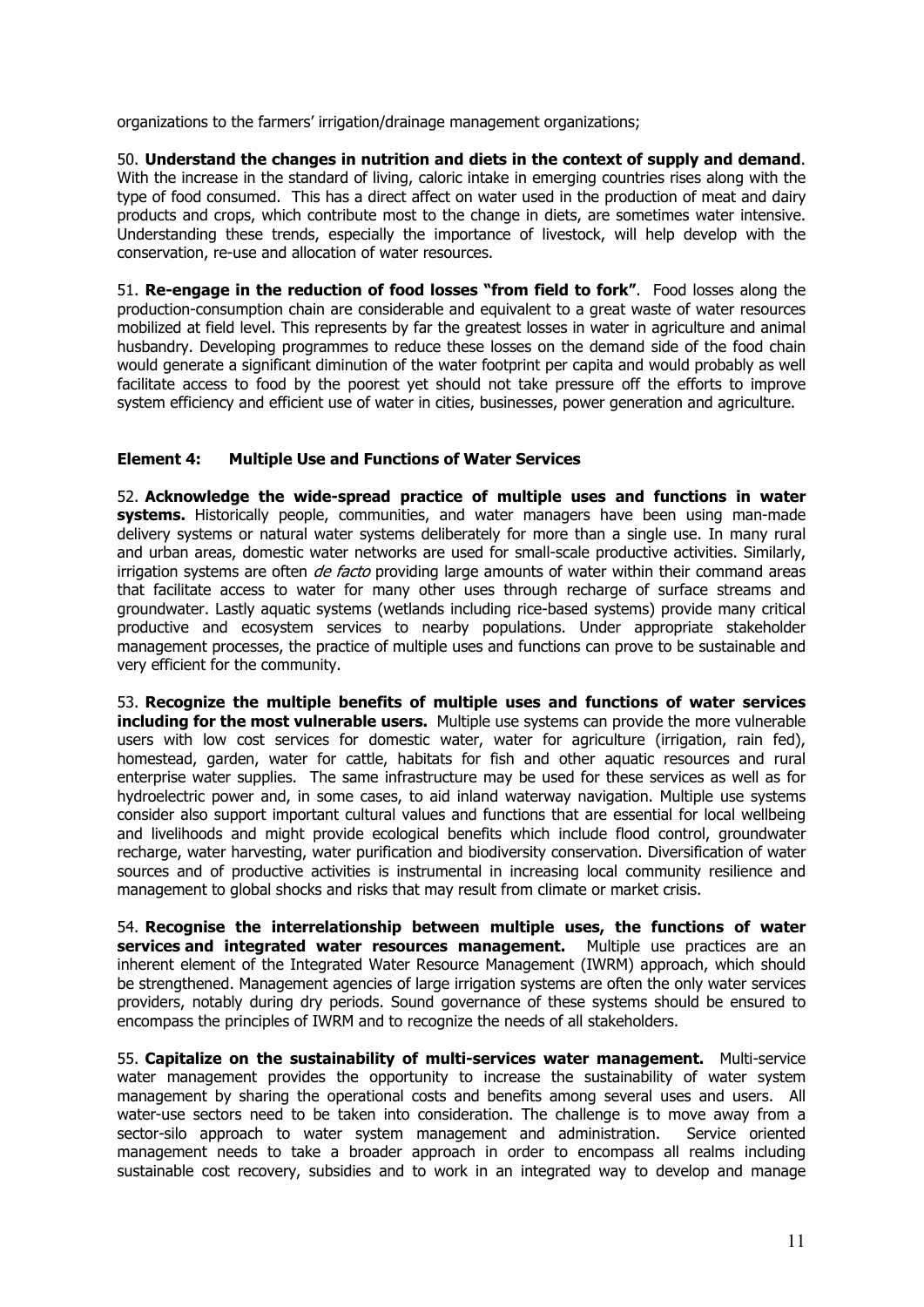community water resources at the local level. It should encompass social aspects, women's and men's priorities and ecosystem services.

56. **Develop country visions and promote local strategies**. All stakeholders at the national level should develop a consistent vision of multiple use and functions of water, including domestic, agricultural, ecosystem and industrial, with a thorough analysis of opportunities and constraints. This vision and these decisions should be reviewed continually in the light of changing circumstances. Local governments should be empowered to overcome sectoral boundaries by integrating elements of long-term technical, financial and cost sharing, and institutional support packages according to the agreed multiple water use needs. Municipalities and cities, irrigation and other water use agencies should consolidate and conserve their water services to achieve integration and coordination of groundwater, surface water, rainwater, wastewater, recycled water and other sources of water supply for urban and rural areas.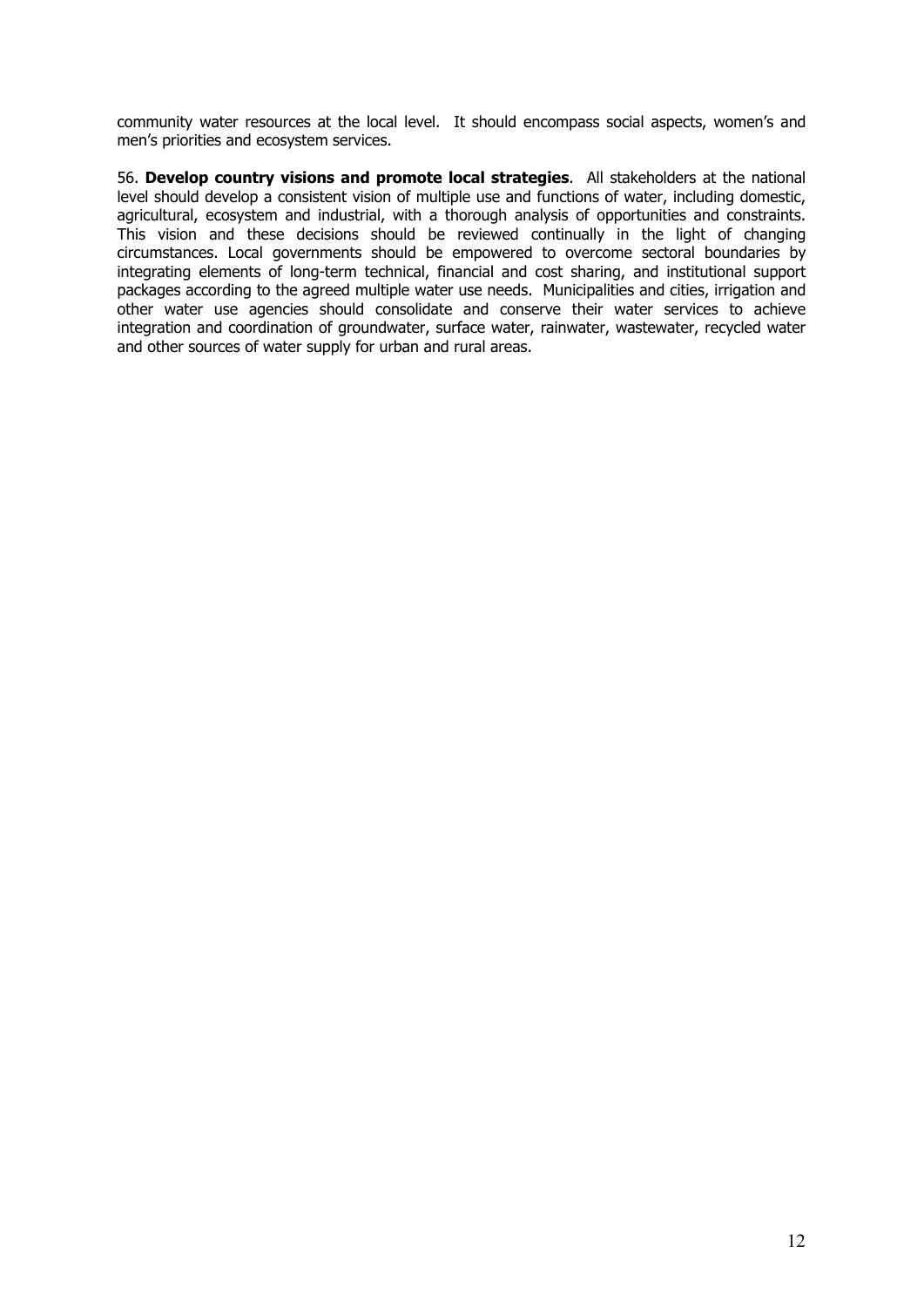### <span id="page-12-0"></span>Theme III: Managing and Protecting Water Resources and their Supply Systems to Meet Human and Environmental **Needs**

### **Element 1: Basin management and transboundary water cooperation**

57. **Prepare adaptive strategies.** As potential climate and other global changes increase, they will put at risk food and energy production, social and economic welfare, public health that will require adaptive strategies to manage water resources, both surface and groundwater, equitably in light of the agreed principles of international law. There is also currently a weakness of legal, political and institutional infrastructure that is capable of dealing with the international complexities of transboundary water resources which are related to issues such as national sovereignty, security, water rights, population, economy, culture and ecosystems.

58. **Improve understanding and strengthen cooperation in the transboundary context.**  Optimal utilization and effective protection of the transboundary surface and ground water resources are only possible if riparian states cooperate in line with internationally agreed principles. Transboundary water resources present an opportunity for collaboration rather than a source of conflict and a constraint for development. Nevertheless, there exists wide diversity of political, social, economic, cultural and environmental challenges to confront in addition to those arising from hydrological factors. Thus, in order to harness sustainable benefits of transboundary water resources for all riparian countries, joint efforts need to be made. However, this necessitates first the willingness to cooperate which can only come out through extensive dialogue, mutual trust and understanding among riparian states.

59. **Improve the legal and institutional framework of transboundary waters**. In the last 50 years, over 200 bilateral and multilateral agreements have been signed on the use of transboundary water resources. There are several regional and international conventions in force related to transboundary waters. They often form part of cooperative endeavours and a basis for the definition of principles and responsibilities that are considered in international law. National laws should be established or improved to reflect these principles with regards to transboundary waters, where appropriate, in terms of information and data exchange and management and use of transboundary water resources.

60. **Increase the number of river and lake basin and groundwater organizations, their strength and capacity**. Where river and lake basin, coastal, marine and groundwater institutions or organizations do not exist, they are encouraged to be established, especially in the cases of transboundary river basins and aquifers. River basin organizations promote cooperation, mutual understanding and confidence building, as well as improve coordination and exchange of data and information, set up fact-finding procedures and support implementation of joint programmes and projects. Where river basin organizations do exist, to strengthen their capacity to confront the complexities of changing circumstances, including global changes.

61. **Nations are encouraged to seek fair, equitable and win-win solutions in negotiations over transboundary water.** All parties are not equal in strength, yet are in equal need to address water-related issues for their human and environmental needs. The solution for sustainable and integrated water management is to pursue equity, economic efficiency and environmental sustainability where all parties win, including stakeholders.

62. **Develop harmonized integrated water management plans.** Water resources ought to be managed at the basin level with a holistic approach considering their availability and the competing demands, including the demands of ecosystems. Equitable, reasonable and optimal utilization and protection of transboundary water resources as well as protection from water-related disasters with assessment and management of flood risks and accidental pollution is only possible in this way. Development of long-term management plans at the basin level are imperative for reflecting the position and needs of all major stakeholders of a river basin, including the preparation of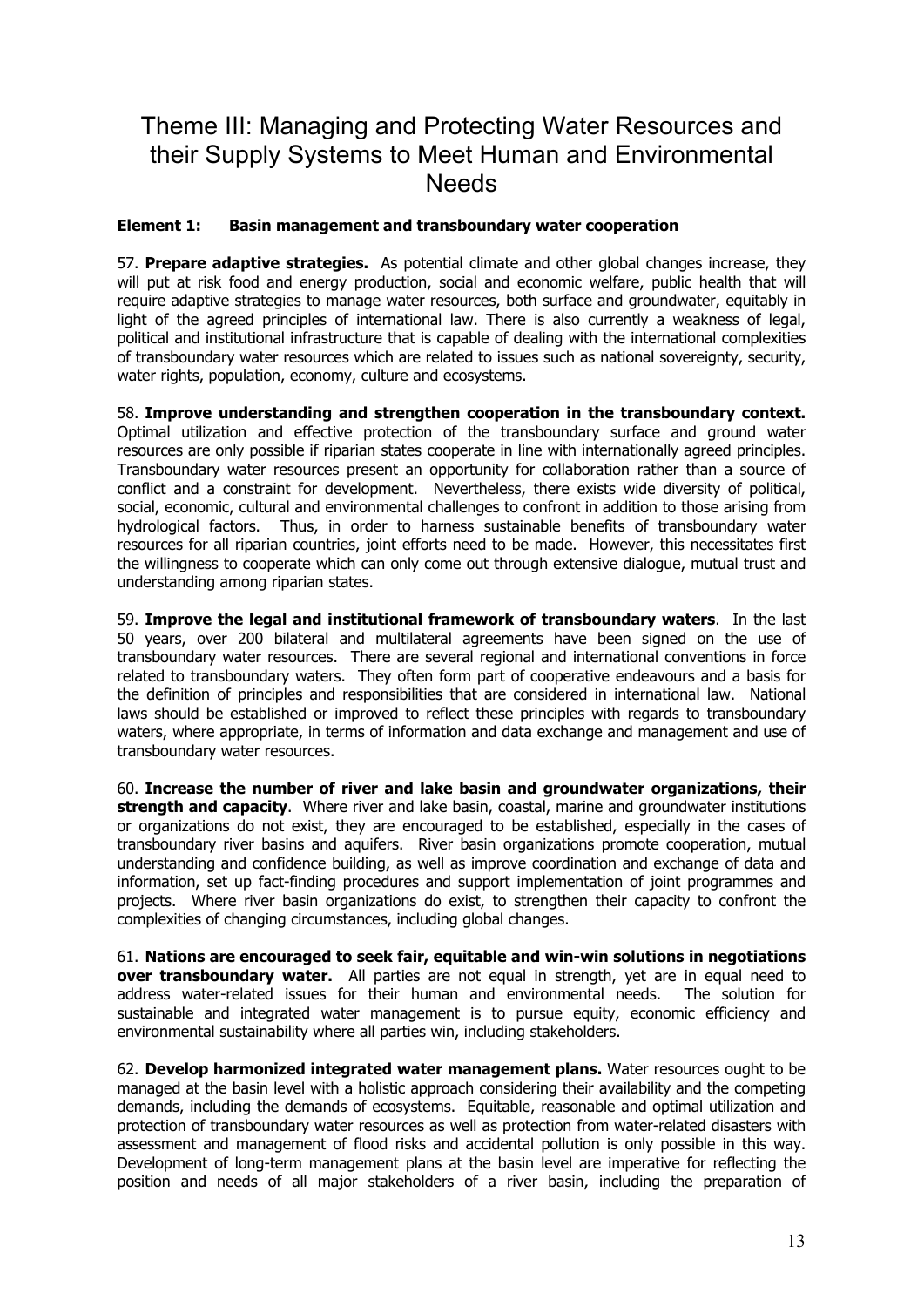<span id="page-13-0"></span>contingency plans for mitigating effects of accidental pollution. Riparian states should harmonize both their water supply and water demand management plans for the purpose of making the best possible use of water resources and sustainable water cycle management within the interest of all riparian countries taking into account Principle 2 of the Rio Declaration on Environment and Development.

63. **Support the implementation of Integrated Water Resources Management process**. Support the implementation of integrated water resources management into national and subnational policies on water resources management as well as the management of surface and groundwater basins. Critically analyze cases of IWRM to share lessons and encourage replication of good practices. Ensure stakeholder participation in local river basin processes and IWRM partnerships. Representation of local governments should be included in local river basin processes and IWRM organizations. Cooperation and the inclusion of principles of sustainable development and IWRM help promote synergy and stability at the national and sub-national levels. Promote IWRM at the basin level, wherever appropriate, and clearly define the roles and responsibilities of coordinating and coordinated sides.

64. **Take into account the interests of stakeholders**. In order to manage basins and build sustainable and equitable agreements when negotiating over water issues, it is very important to include all stakeholders and ensure a participatory process. Stakeholder inclusion can reduce the risk of future disputes.

65. **Promote cross-border monitoring and data exchange**. Through the sharing of technical knowledge and data and information exchange and coupled with joint monitoring/data collection schemes, nations can work closer together, build relationships and improve understanding between one another.

66. **Share infrastructure and their benefits, and jointly finance**. To increase the cooperation of nations on one another and find more benefits that sometimes may not be readily apparent, governments should pursue, sharing benefits, jointly financing projects, seeking also third partyinternational financing and sharing infrastructure to meet basic human needs and create other benefits such as energy production, irrigation and transportation.

67. **Encourage research, education and training on transboundary water cooperation**. Education on water resources, especially transboundary waters, is lacking among water managers, decision makers and other stakeholders. Increased opportunities for such training should be provided at different scales, from local to international. Develop joint research projects to improve collaboration and understanding.

### **Element 2: Planning to ensure adequate water resources and storage infrastructure to meet human and environmental needs**

68. **Encourage a holistic approach within a sustainable development framework**. Decisions to build infrastructure should be made on the basis of an assessment of the full range of options available to meet specific needs, based on the principles and approach of IWRM. Storage types have to be adapted to their purposes in size, from small- to large-scale, and type (water harvesting, small dams, large dams, desalination, and surface and groundwater management). Recognize the value of soil, groundwater, surface water, wetlands, snowpack and food stocks as storage.

69. **Develop frameworks and approaches to determine and prioritize needs.** The biggest difficulty of decision makers is to arbitrate between often competing needs. Take into consideration spatial planning, protection of natural resources and ecosystems, social priorities, particularly protecting and improving human health, and adaptation to climate change when determining water needs. Supporting developing countries in their choices by taking account of their unique situations and learning from the experiences of their peers would be very helpful.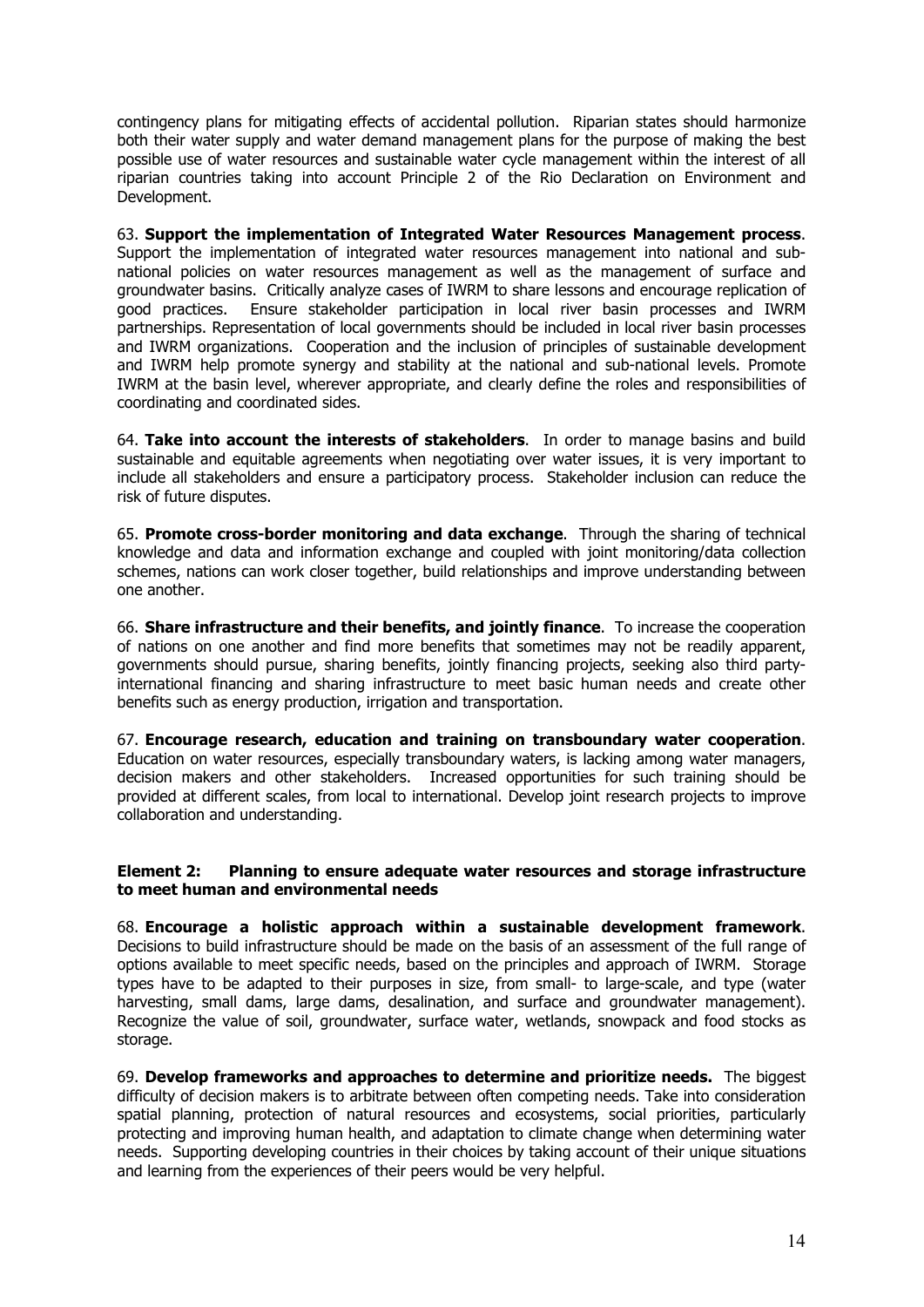<span id="page-14-0"></span>70. **Expand storage and integrate downstream infrastructure in developing countries**. In many regions of the world, storage infrastructure for surface water and natural and artificial recharge of groundwater is lagging behind and therefore putting at risk the populations that depend on water for irrigation as well as protecting them from floods. In particular the needs of Africa must be addressed in the context of lack of infrastructure. This expansion is justified by storage infrastructure's contributions to economic and social development, but must be carried out without compromising environmental integrity, social justice and international law.

71. **Integrate social and ecological sustainability**. Within the framework of IWRM, social and ecological sustainability should be integrated into storage infrastructure projects with a particular focus on building overall water resilience from the local level to regional river basin scales. This will require a holistic approach concentrating on water to sustain economic sectors such as energy, agriculture, industry and water supply systems, as well as water to sustain other ecosystem services such as carbon sinks and biodiversity for water flow regulation, which are key for water partitioning and long-term human well-being.

### **Element 3: Preserving natural ecosystems**

72. **Promote ecological corridors and networks**. In view of global changes including climate change, it is critical to strengthen the resilience of ecosystems for change by reducing and/or undoing their fragmentation, by promoting ecological corridors such as wetlands and forests, and by sustainable water cycle management and sharing their economic and social benefits.

73. **Consider the impacts of water infrastructure on ecosystems and take mitigation measures, if needed.** Growth of population and the resulting new infrastructure for production of food and hydropower, navigation and flood protection will have impacts on ecosystems and the natural environment. Take appropriate measures to mitigate any potential negative impacts.

74. **Valuate ecosystem services and integrate ecosystems into planning and decision making of development projects**. Plan and incorporate the integration of ecosystem management goals in other sectors, in the context of sustainable development, such as sustainable forest and wetland management, including the non-market value of ecosystems.

75. **Use ecosystems as a buffer to climate change**. Consider the uncertainty climate change may bring to the ecosystem's functioning and acknowledge the value of ecosystems to reduce the risk of non-linear changes, hazards, and the exacerbation of poverty.

76. **Mitigate the degradation of ecosystems and their services**. Create the necessary enabling institutional and social environment for achieving reversal of the degradation of ecosystems while meeting the increasing demands for their services. Cooperate with the forest and land management experts working with international initiatives and organizations with a view to jointly enhance forest and wetland services, in particular the water-related services from forests.

77. **Support programs for biodiversity, water body restoration and ecosystem enhancement**. Actions to protect and rehabilitate ecosystems and natural hydraulic processes are a strong element of adapting to climate change, reducing water-related disaster risks, and balancing population pressures.

78. **Preserve surface and subsurface environmental flows**. Adherence to environmental flows is the obligatory priority vector of surface water use; therefore ecological flows should be given appropriate importance in the strategy of transboundary and national basins' water use as well as in annual planning. Conduct comprehensive inventory studies on environmental flow needs as a large majority of freshwater ecosystems have not been assessed and then establish, implement and enforce standards on limitations to the reduction or alteration of flows.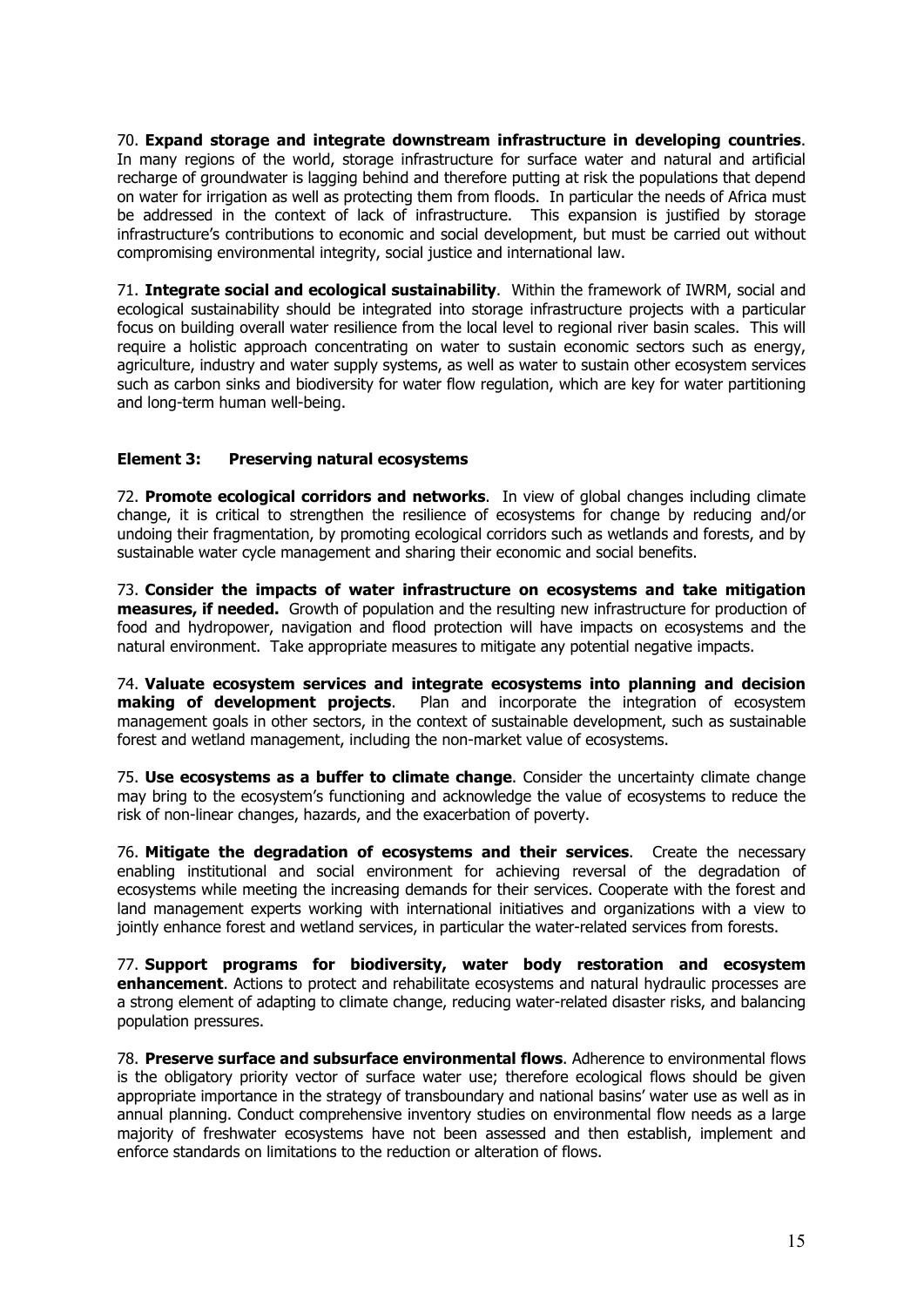#### <span id="page-15-0"></span>**Element 4: Managing and protecting surface, ground, rainwater and soil**

79. **Integrate water quality management**. Integrate water quality management in order to protect all water resources from all pollutant sources and pressures.

80. **Understand groundwater rights, laws and policies and develop new ones, with regulation and enforcement, where there are gaps**. Such information, including social forces and incentives that drive present-day water management practices, will help in the formulation of policies and incentives to stimulate socially- and environmentally-sound groundwater management practices. This is particularly relevant in those situations where aquifers cross boundaries and is therefore important to promote cooperation for the management of water resources. Many groundwater resources across the globe do not have laws and policies that govern them either because of a lack of institutional capacity or scientific knowledge.

81. **Develop policies and institutions to protect and to integrate the management of aquatic ecosystems.** Manage basins not just with a view towards surface waters, but to integrate each basin's surface, ground, rainwater and soil into management practices taking a holistic approach with a view towards sustainable utilization and environmental protection. All four sources are inter-related and affect one another, so they need to be appropriately addressed in crosssectoral policies governing water management practices.

82. **Incorporate ecological approaches into urban water management**. Such an approach is instrumental in searching for more sustainable solutions that are increasingly characterized by local approaches with reduced environmental flows that avoid large imports of water, energy and materials, exports of pollution and that minimize ecological disruption. Examples include rainwater harvesting, reducing unaccounted for water, wastewater reclamation and reuse, which reduce both the need for importation of high-quality water and the discharge of pollution into receiving waters, and can reduce infrastructure costs.

83. **Upscale good practices in small and medium-scale water resources management**. Promote, disseminate and upscale successful examples of small and medium-scale water resources management on the national, regional and global scales.

84. **Afford more attention to rainwater**. Include rainwater management in national water management plans, where possible, that support social and economic development outcomes and referencing its utility to increase supply in agriculture and water security in the context of changing rainfall patterns associated with climate change. Builds skills and capacity to share knowledge on rainwater management strategies among all water users.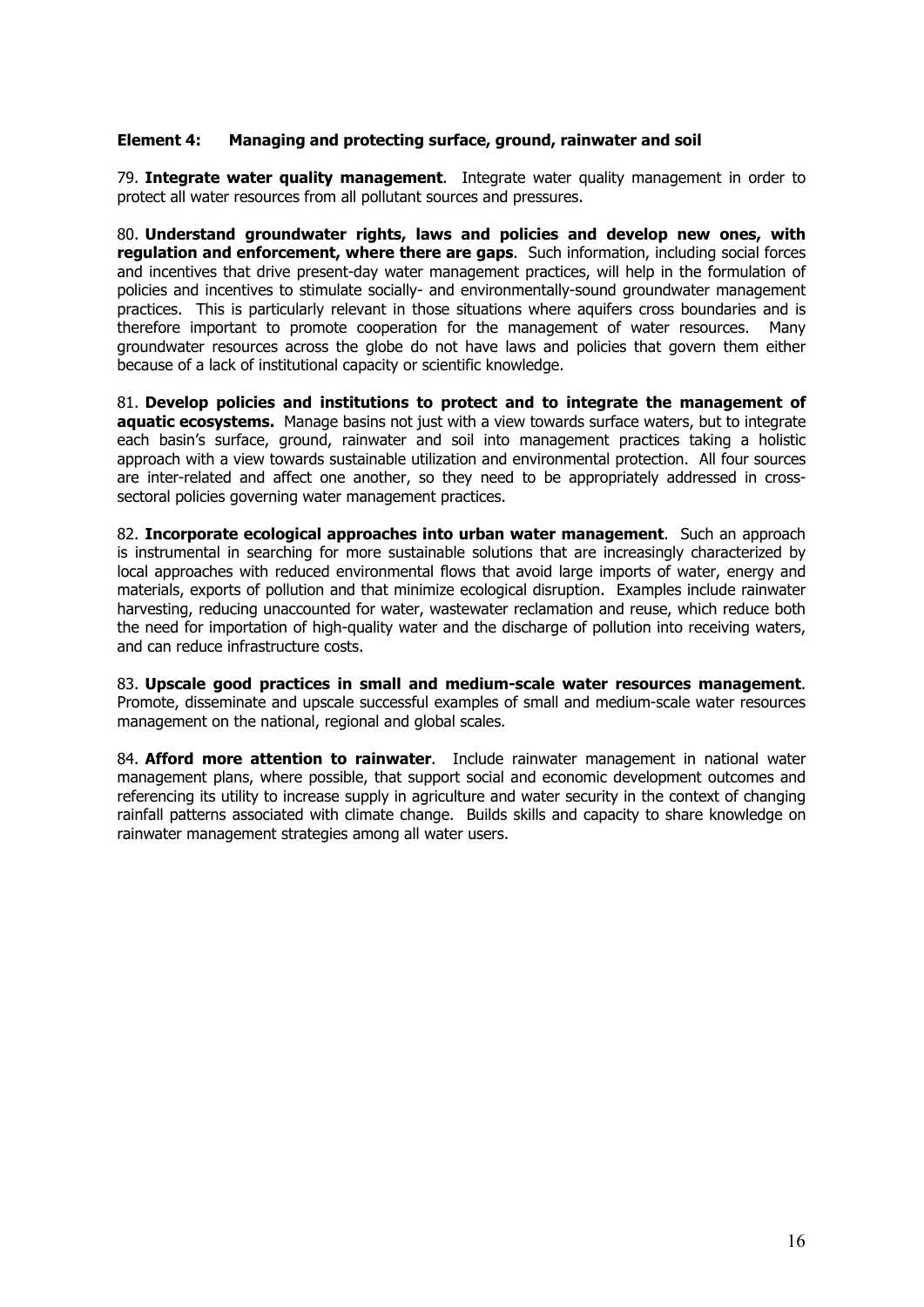### Theme IV: Governance and Management

### <span id="page-16-0"></span>**Element 1: The Right to Water and Sanitation for Improved Access**

85. **Review and revise national laws and policies to reflect the principles of the right to water and sanitation.** Review and revise all relevant national laws and policies relating to water supply and sanitation, water resource management, public health, land use, irrigation and related areas to reflect the principles of the right to water and sanitation to ensure progressively access to sufficient, safe and affordable water for personal and domestic uses, educational institution or health centre, as well as access to culturally acceptable, safe and adequate sanitation within each household.

86. **Promote access to water and sanitation**. At the global level, work to mobilize resources from all sources to ensure basic access to clean and safe water and sanitation for all within the shortest possible time.

87. **Establish clear roles, responsibilities and coordination mechanisms to settle disputes**. Ensure that there is a clear allocation of responsibility between relevant government actors responsible for water and sanitation and ensure that there are effective, independent and easily accessible complaints mechanisms to address denials of, or interferences with, any citizen's right to water and sanitation.

88. **Promote information and training available to all**. Require that all water and sanitation authorities provide all relevant information in an accessible form to the people, including on their rights and duties, and that people are given an opportunity to participate in decision-making affecting their rights. Training, as necessary and requested, should be provided for the representatives of marginalized and vulnerable groups in order to ensure that they can participate on an equal footing with other groups and advocate for their rights.

### **Element 2: Water institutions and water reforms**

89. **Carry out policy, legal and regulatory reform**. Reform is an essential condition for sustainable and effective change. Governments should ensure that a supportive environment exists for sustained efforts in all sectors related to water and should clearly define the roles, rights, and responsibilities of all actors and promote cross-cutting coordination and policy development. Special attention should be given to defining policies that incorporate the specific needs of and opportunities for the poor, as expressed by them, for enhancing living standards through access to water supply and safe, gender-sensitive sanitation, irrigation and to ensuring that water allocations are sustainable within hydrological limits in accordance with the principles of IWRM. Reform efforts should come from all stakeholders, both the high political level as well as from the grassroots level while thinking "outside of the box".

90. **Couple institutional reform with capacity development**. Reform should include capacity building, the introduction of more appropriate management systems, and more effective institutional coordination between all players, especially at the basin level. This is particularly the case among government agencies, but there is also a need to build better links between government, the private sector, civil society, and community-level organizations.

91. **Improve the relationship between national and local water institutions at the basin level**. Strengthen coordination between national, basin and local water institutions to create a balance in the oversight and management of these institutions. Harmonize actions between the national and local levels to facilitate effective and efficient management at both levels in order to maximize resources. Incorporate a multi-sectoral approach when necessary. Promote publicprivate-partnerships, as appropriate. Utilize civil society and the scientific community to enhance these partnerships.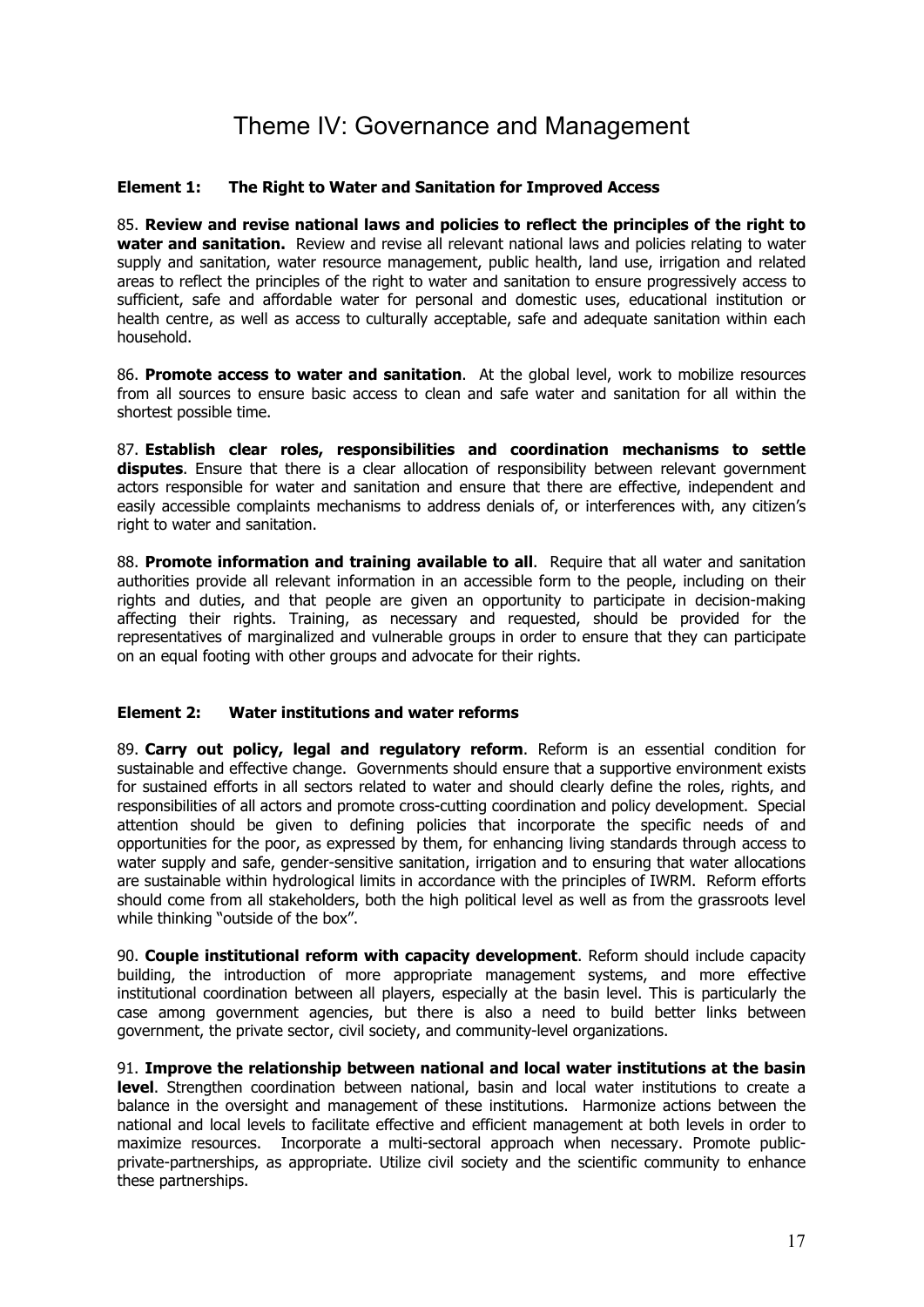<span id="page-17-0"></span>92. **Recognize the role of small-scale water providers**. Small scale water providers, water boards, farmers associations and communities play a large role in extending water supply delivery to poor communities and farmers in urban, peri-urban and rural areas. Facilitate regulatory and monitoring mechanisms for these providers. Ensure affordability and that the poor and low income people are not paying excessive prices for water.

93. **Strengthen and support decentralization efforts**. Empower local and basin-level institutions by strengthening and carrying out decentralization from central governments according to basic recognized principles, as water services are best provided at the local level while having a connection with the national level through coordinated activities. Before decentralization is carried out at a local level, research in order to comprehend the local context under which the reforms will take place and to avoid unexpected and bad consequences. Central governments should create an enabling environment for decentralized institutions to ensure that they have financial, technical, legal and human capacities for effective local management, including coping with rapid urban expansion, poverty and global changes. Strengthen existing local institutions and where local institutions do not exist, establish them while incorporating civil society, user groups, water professionals and other stakeholders in their functioning.

94. **Institutionalize pollution prevention**. Provide clear and enforceable regulations at the government level to prevent pollution of water resources by agricultural, industrial or domestic waste. Similarly, Mayors can rely on the regulators to prevent pollution by agriculture, industries or domestic waste from the city itself.

95. **Recognise the need for clear and sustainable allocation of water for different uses and effective regulation of its application.** Governments at the appropriate level need to allocate the use of water between its many uses and users, having respect to the sustainability of ecosystems, societies and economies. This requires attention to the levels of sustainable abstraction from the natural resource. The application of these allocation decisions and laws and regulations need to be appropriate, enforceable and enforced. This requires appropriately empowered, resourced and informed regulators.

96. **Create effective regulation, monitoring and enforcement**. Ensure effective regulation and monitoring of service provision relating to compliance with access targets, tariff structures, service and performance standards of water resource use, including prevention of pollution and limits on abstraction. Informal service provision should be regulated at least in relation to quality and price of service. Establish enforcement mechanisms where necessary to aid with compliance.

### **Element 3: Ethics, Transparency and Empowerment of Stakeholders**

97. **Engage with a wide range of stakeholders**. In order to achieve sustainable, resilient and effective policies and practices, all stakeholders including governments and representatives of all major groups have to collaborate to reach decisions that relate to water management in the broadest sense. Participatory procedure, including development of indicators, dissemination of information and monitoring, have to ensure input from all stakeholders in disseminating processes, resolving conflicts of interest, lead to equity and in general involve the voice of civil society.

98. **Promote transparency and prevent corruption**. In all aspects of related to the management of water, support fully transparent processes of decision-making. Open water-related institutions, information and processes to transparency. Prevent corruption in the water sector through transparency, good governance, public accountability and access to justice.

99. **Incorporate good governance into water management policies and practices**. Include participation, equality, accountability, from both development partner and recipient nation, transparency, the rule of law and consensus-based decision-making in the governance structure of water resources management.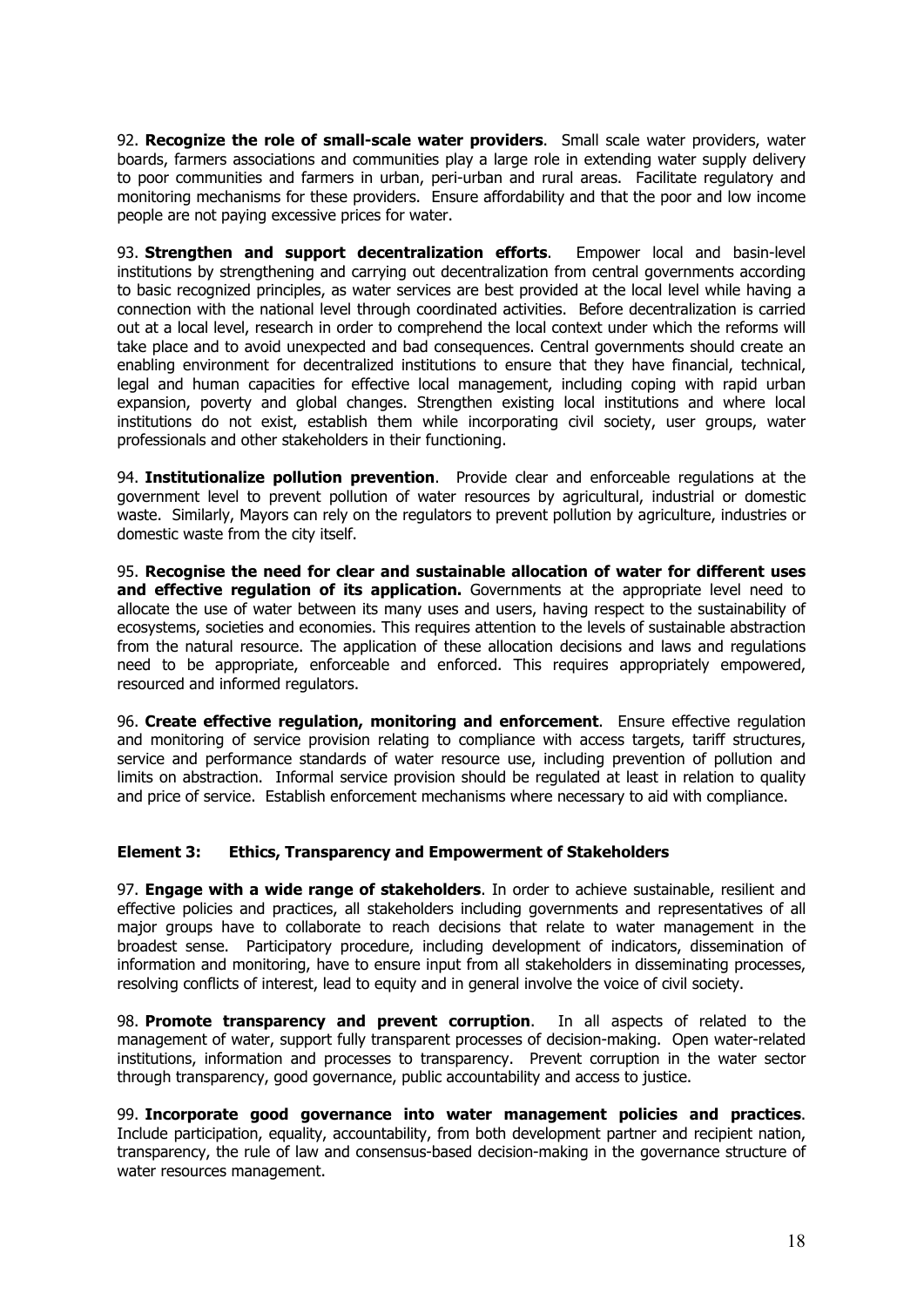<span id="page-18-0"></span>100. **Promote a water ethic**. Encourage a "water ethic" in policies of water management where there is, for humans, equity in the accessibility to water for future generations.

### **Element 4: Optimizing Public and Private Roles in Water Services**

101. **Improve public sector providers/utilities**. Increase the efficiency and reach of public sector providers, rural and urban, through capacity building, cooperation between water operators through partnerships and increased financial and technical resources. Develop, support and expand the public sector water providers and authorities through rational investments. Decentralize the ability to raise funds to the local levels and strengthen decentralized cooperation so as not to depend on purely government finances where applicable.

102. **Facilitate the choice of the best service providers, regardless of sector**. Utilize all available providers in order to achieve coverage for all under the supervision of government or public water authorities. Stakeholder involvement in these processes keeps both public and private providers accountable to the greater public.

103. **Clearly define and formalize roles**. For all actors, delineate roles of water, sanitation and agricultural services provision and then formalize these roles into contracts, otherwise known as "contractualization", which is the establishment of an agreement with clear targets, mutual commitments and clear differentiation of respective roles, duties and responsibilities between the authority and each of its operators, public or private.

104. **Raise awareness about and promote public and private roles and public-private and public-public partnerships**. Lack of knowledge and understanding of public and private provision of services has hindered the provision of those services themselves. Efforts must be made to raise awareness about the benefits of the roles of the public and private sector provision of water and sanitation services as well as how public-private partnerships carry out these activities.

105. **Strengthen the capacity and efficiency of public authorities**. Public communities should carry out competitive tendering of projects in a transparent, inclusive manner, perform progressive assessments to chart changes over time between operators in order to monitor compliance with standards and regulations, and create benchmarks to compare operator performance with other operators taking into consideration contextual differences. When the possibility of private sector participation of water services occurs, conduct socio-political assessments to determine the feasibility of such a change in provider and take necessary measures to eliminate corrupt practices.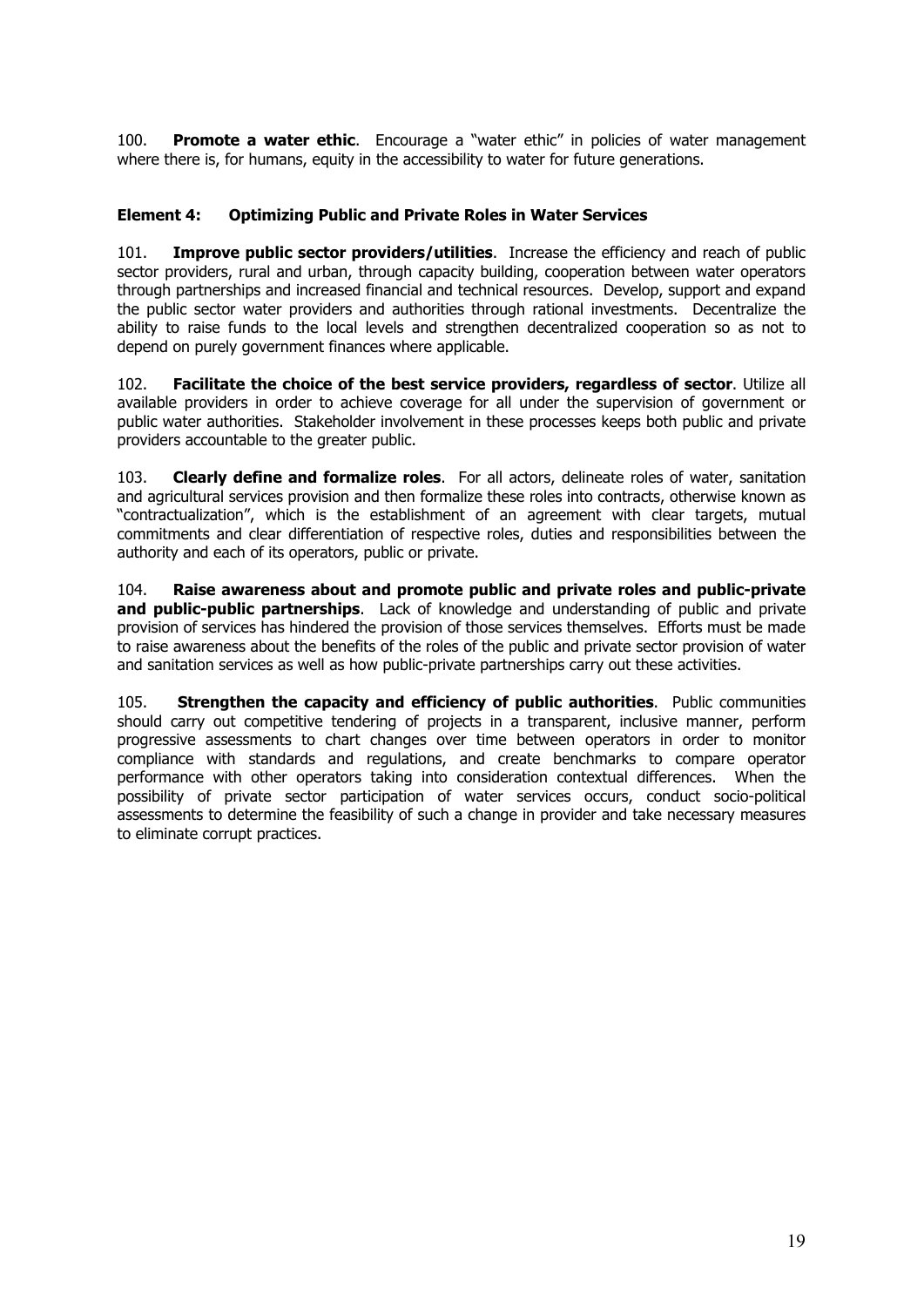### Theme V: Finance

### <span id="page-19-0"></span>**Element 1: Sustainable Financing in the Water Sector**

106. **Urgently increase and better-target investments and finance to bridge the gap in financing**. The financial needs of the sector, from water and sanitation, irrigation networks, river basin management, flood risk management, hydropower, wastewater management, rehabilitation of polluted and/or degraded water sources, reservoirs and aquatic systems, data collection and climate change adaptation, are enormous and increasing. Investments in the water sector are crucial to meet the broader MDG targets of reducing poverty, hunger, child and maternal mortality, and the incidence of major diseases, to improve environmental sustainability and realize economic benefits. In spite of recent year's efforts to increase the amount of financing for the sector, the gap between needs and actual investments is actually widening while there are considerable potential benefits that are still untapped. National governments, local authorities, development partners and international financial institutions need to act urgently, not only to increase the finance for the sector but also to improve the targeting and effectiveness of the financing and to create an enabling environment.

107. **Mobilize political will with sound economic and social arguments.** Facilitate a better understanding of the water/poverty eradication/economic growth nexus for decision makers and political leaders. The water sector is fundamental to the poverty reduction, economic development and environmental sustainability agendas; yet it only manages to attract a fraction of the financing that is needed. Improving decision makers' and political leaders' understanding of the economic, social, health, and environmental benefits of investing in water will encourage the flow of sustainable financing.

108. **Ensure operational capacity by coupling "soft" investment and "hard" investment.** Investment in infrastructure needs also investment in institutional frameworks and development and the human capacity to manage, operate and maintain the infrastructure, and vice versa. There is a need to build the technical, financial and managerial and planning capacity of sector stakeholders at all levels, especially local, in order to ensure successful operational outcomes.

109. **Strategic financial planning is a means to establish consensus and build a sustainable cost recovery strategy.** An approach to address the challenges is through strategic financial planning for the water sector. Such plans establish realistic policy objectives regarding access to water and sanitation services that are affordable to public budgets and households. They consider ways of mobilising more financial resources, reducing excessive demand, and improving the cost-effective use of resources. Strategic financial planning helps to reach consensus on policy choices and the way they can be achieved. Such planning processes should engage all relevant stakeholders. This can lead to a more rational use of existing financial resources and facilitate access to additional ones.

110. **Diversify the sources of finance to bridge the gap in financing**. The water sector's capital expenditure requirements are enormous. No single source of finance is large enough to meet its financing needs in the short to medium term. In addition to optimizing the financing from tariffs, taxes and transfers, access to debt and equity financing, from international financing institutions, commercial sources and from domestic financial and capital markets, can be used to bridge the financing gap for capital investments.

111. **Facilitate sub-sovereign access to financial markets**. Governments need to allocate adequate resources to the sub-sovereign level, especially smaller and poorer towns, to finance a critical mass of basic local infrastructure services including water supply and sanitation. These allocations can leverage additional sources of financing from development partner agencies and lending institutions. Such payments/ transfers should be made more predictable, performancebased and better targeted. Governments and financial institutions should also help local authorities and smaller communities to access national and international capital markets and enable better flows and coordination of existing finances. Increase the efforts for both functional and fiscal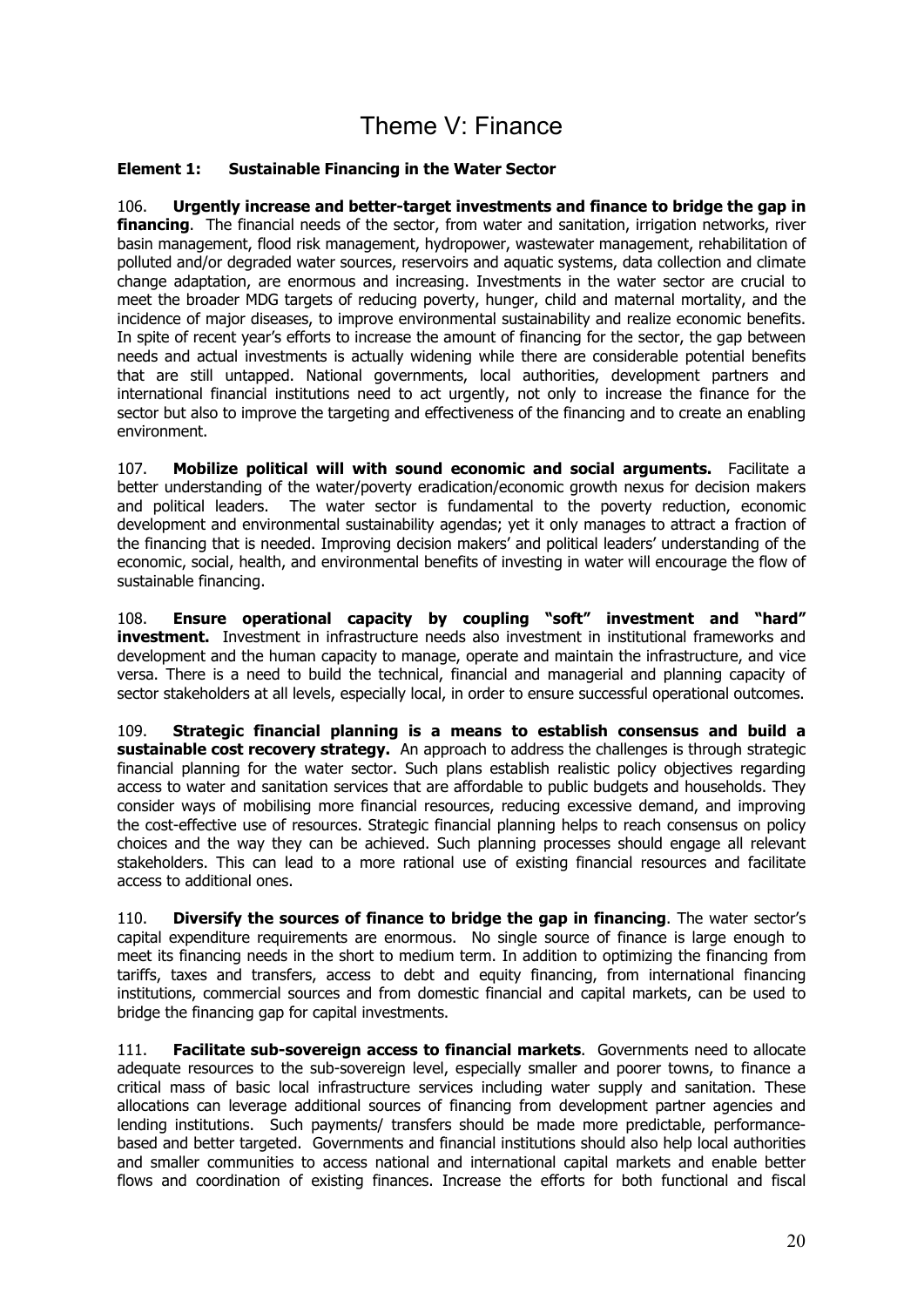decentralization and private sector involvement, where suitable and in the context of an appropriate regulatory framework.

112. **Increase Official Development Assistance (ODA) to capacity development and project preparation**. Development partners and Multilateral Financing Institutions should increase Official Development Assistance to build institutions to prepare for infrastructure projects and build the capacity of water operators to be better prepared to attract new financial resources. Also, improve the modalities for national governments and ODA investment in infrastructure and capacity development of regional importance.

### **Element 2: Cost Recovery Strategies as a Tool for a Sustainable Water Sector**

113. **Adopt fair and equitable cost recovery strategies**. Achieve fairness between all categories of water users while promoting universal access to water and sanitation services. Ensure financial resources by appropriate cost recovery mechanisms for good quality service, maintenance, infrastructure, social objectives and investment as needed. Such changes cannot be made without appropriate institutional and technical reforms to carry out cost recovery reform and to enable cost recovery. Stakeholder participation is crucial in order to achieve consensus and a smooth transition

114. **Encourage sustainable cost recovery**. The public authorities responsible for providing water services should develop sustainable long-term cost recovery policies, anticipating all future cash-flow needs of the service and to support new investments by combining revenues from tariffs that are affordable to each categories of user with the budgetary resources from taxes and transfers that are predictable enough to allow investment. Sustainable cost recovery includes investment and operating costs as well as the cost of maintaining existing infrastructure. Include environmental costs of water services provision in cost recovery for maximum efficiency. Also create pro-poor incentives or alternative cost recovery mechanisms according to domestic circumstances to ensure affordability as seen by these users.

115. **Empower local authorities in implementing sustainable cost recovery systems**. Where local authorities are responsible for service provision, national governments must provide them the necessary authority to implement appropriate and sustainable cost recovery systems, through tariffs, budget subsidies, consistent with international obligations under the World Trade Organization and respective agreements. They should be predictable in order to allow for investment, while ensuring affordability for all through subsidies and/or cross-subsidies that makes access to water affordable for each category of water-user.

116. **Match cost recovery strategies with sustainable development objectives**. Cost recovery strategies should reflect sustainable development objectives. Ensure that tariffs are perceived as responding to principles of fairness, equity and sustainability, access to and consumption of adequate levels of services remain affordable for each category of user, poor and low income level people in particular, and cost recovery policies do not restrict access to water and sanitation services. Review and analyze water and sanitation cost recovery policies according to their implementation in a realistic manner considering peculiarities of poor and low-income people.

### **Element 3: Pro-poor Financing Policies and Strategies**

117. **Promote innovative pro-poor financing policies and strategies**. Promote such initiatives as microfinance, output- and outcome-based aid, the financing of local private sector providers and sharing the costs between the public and private sectors, for connecting the unserved. Subsidizing the initial connection charges is often more effective for increasing access than subsidizing recurrent consumption costs. Improve investment environments by establishing more effective and diverse credit and financial management systems that are accessible and affordable to the poor.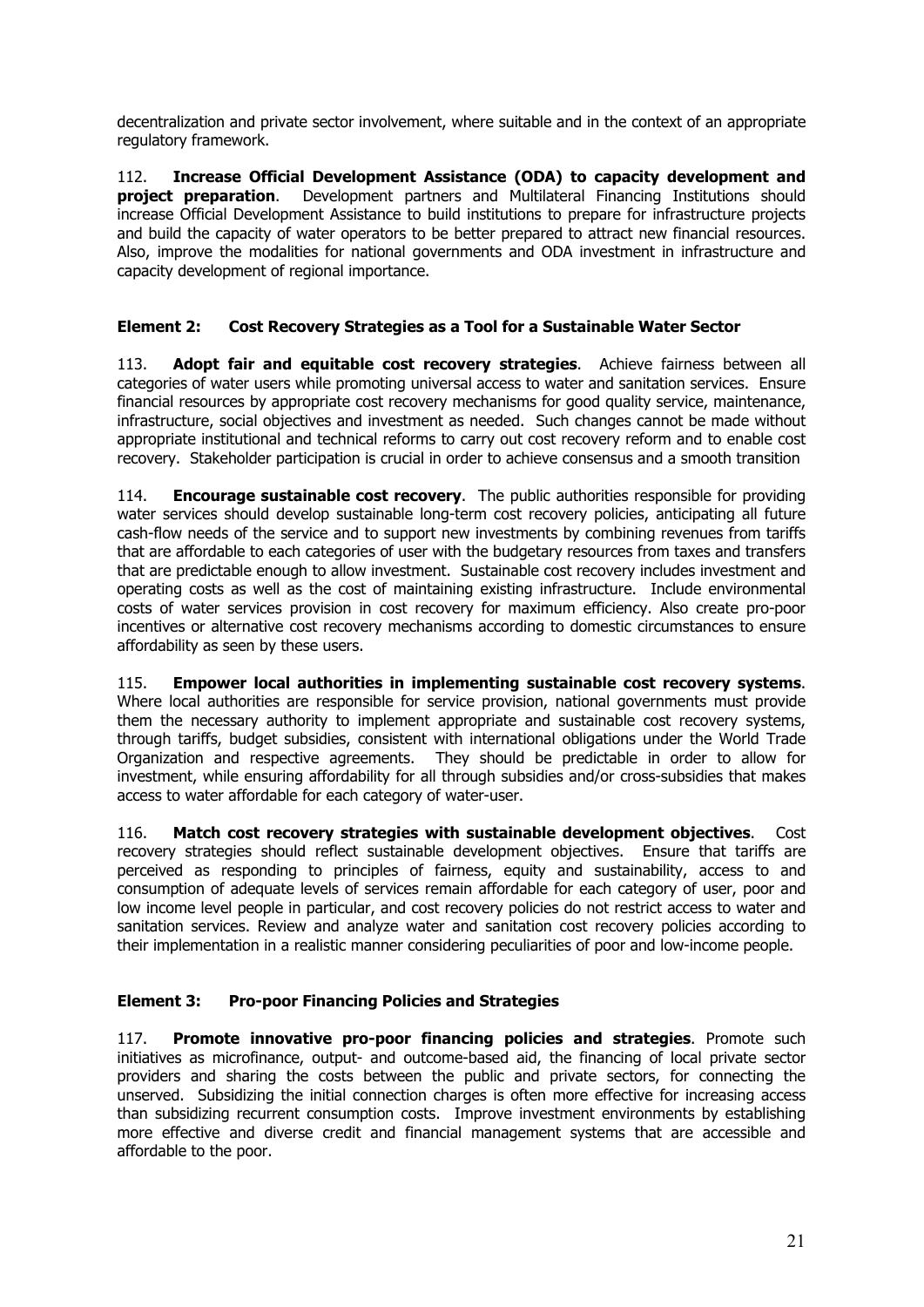<span id="page-21-0"></span>118. **Recognize the role of small-scale water and sanitation suppliers**. Small-scale private water and sanitation suppliers provide water for many marginalized and poor areas where public networked water systems do not reach. It is important to recognize their role and the gap they fill while also defining their role, increasing their regulation and their capacity as well as their financing to utilize their unique niche markets while ensuring affordable prices and their capacity.

119. **Facilitate technology transfer and the generation of additional financial resources.** Incorporate the principle of common, but differentiated responsibilities in this regard.

120. **Reaffirm, in a period of global financial and economic crisis, the importance of governments' continuous support to the water sector.** Recognize that investments in water infrastructure should be duly considered for inclusion in national economic stimulus packages. This could also include the promotion of internationally coordinated financial instruments.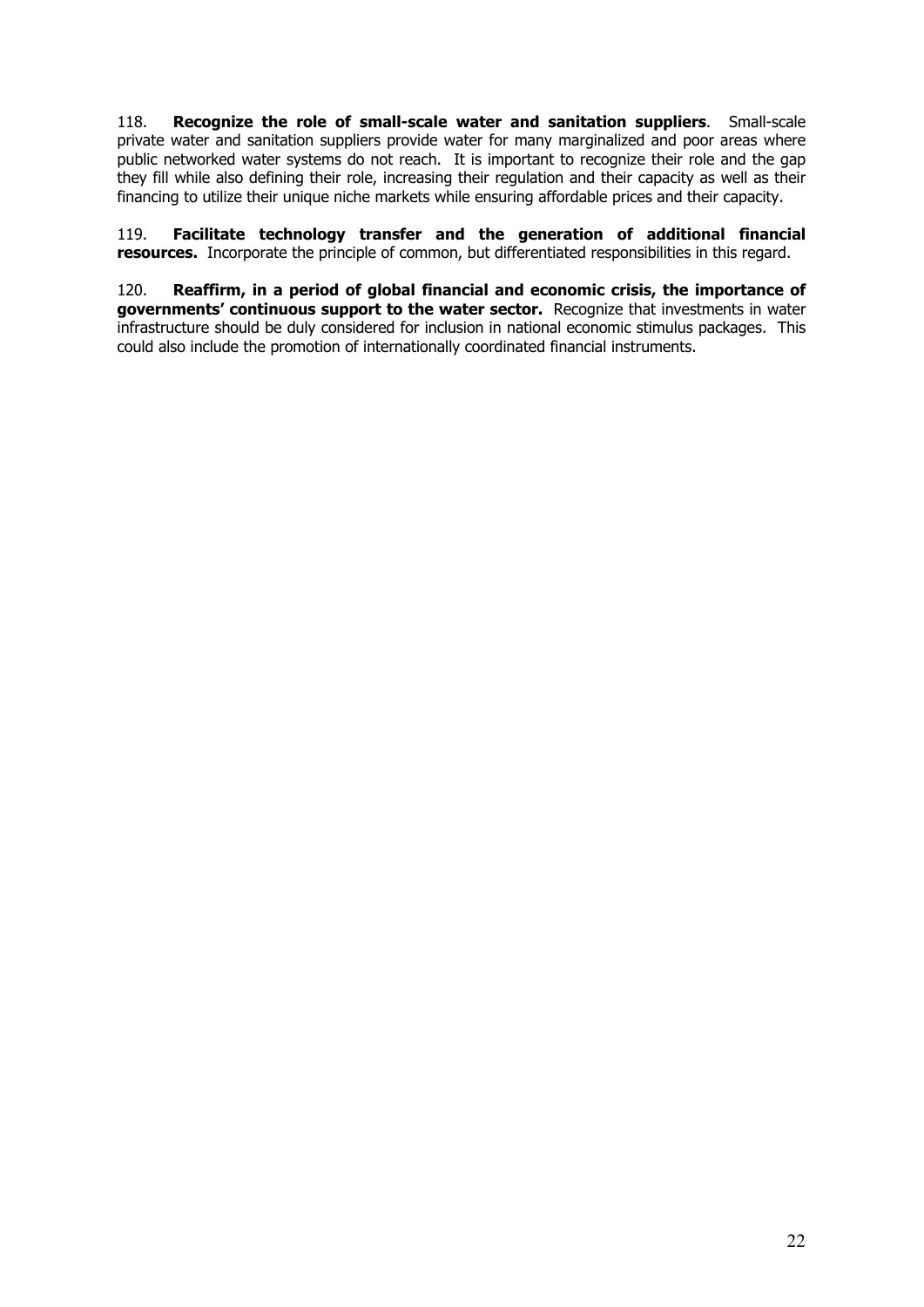### Theme VI: Education, Knowledge and Capacity Development

### <span id="page-22-0"></span>**Element 1: Education, Knowledge and Capacity Development**

121. **Share information and knowledge**. Free access to scientific literature for professionals and researchers in developing countries should become an increasingly important factor in reducing the knowledge gap that now exists between the North and the South. Decision-makers should adopt policies and set incentives for their organizations to overcome hurdles of communication, lack of data and skills training, to improve knowledge and know-how and remove limits on the private sector to engage in information and communication services. Development partners should provide more fellowships dedicated to e-learning.

122. **Educate all water users and decision makers**. Concerted global action should be taken to educate and enhance the knowledge of water, sanitation, ecosystems, water production technology and water-related issues to all water users, but especially to decision makers at national and local levels, both in and outside of the water sector, and those that are marginalized by society yet have important roles to play in water resources management. Everyone needs opportunities to access education on water resources such as non-traditional and vocational training. Strengthen the role of the media in this regard. The concepts of virtual water and water footprints are powerful communication tools. They should be further developed and used to influence decision makers in governments and the private sector so that the imports on water scarce regions are taken into account in trade, agriculture and industry policies. These concepts should also be used to educate consumers about the impacts of consumption of food and other commodities on water resources. It is also necessary to give attention to providing water education to children on the conversation of water.

123. **Build on existing local knowledge**. Local actors are at the front line as they are the first in addressing local problems. They hold valuable knowledge and experience and this still too often goes unrecognized. Their knowledge and experience, as well as technology, should be identified and reviewed –decision makers need to learn from these stakeholders and apply the lessons learned, such that they use local capacity and knowledge, work with local reformers, build capacity of local institutions and civil society, and apply the subsidiary principle to empower the local actors. A balanced combination is called for to incorporate top-down (often larger scale) and bottom-up (often smaller-scale) approaches and procedures.

124. **Build learning networks**. Networks are also becoming very helpful to disseminate and share informal knowledge, identify common problems, build attitudes and confidence, and generate new knowledge. South-South and North-South triangular cooperation and networks provide platforms to share lessons and adapt them from one place to another. In addition to these horizontal networks of peers, the need is growing for "vertical" connectivity from networks through which local stakeholders can access global networks and knowledge.

125. **Promote integrated approaches**. Multi-disciplinary problem-based learning and demand-driven research agendas should be promoted to overcome the lack of capacity to tackle with global challenges. Educational and other knowledge institutions should play active roles in multi-stakeholder partnerships for water resources management. This will allow more effective problem solving and better sharing of traditional and formal knowledge.

126. **Create "learning" organizations**. The best organizations in public administration are "learning" organizations, just as knowledge-driven corporations in the private sector tend to be the more successful businesses. They allow themselves to change in response to new challenges and to new knowledge.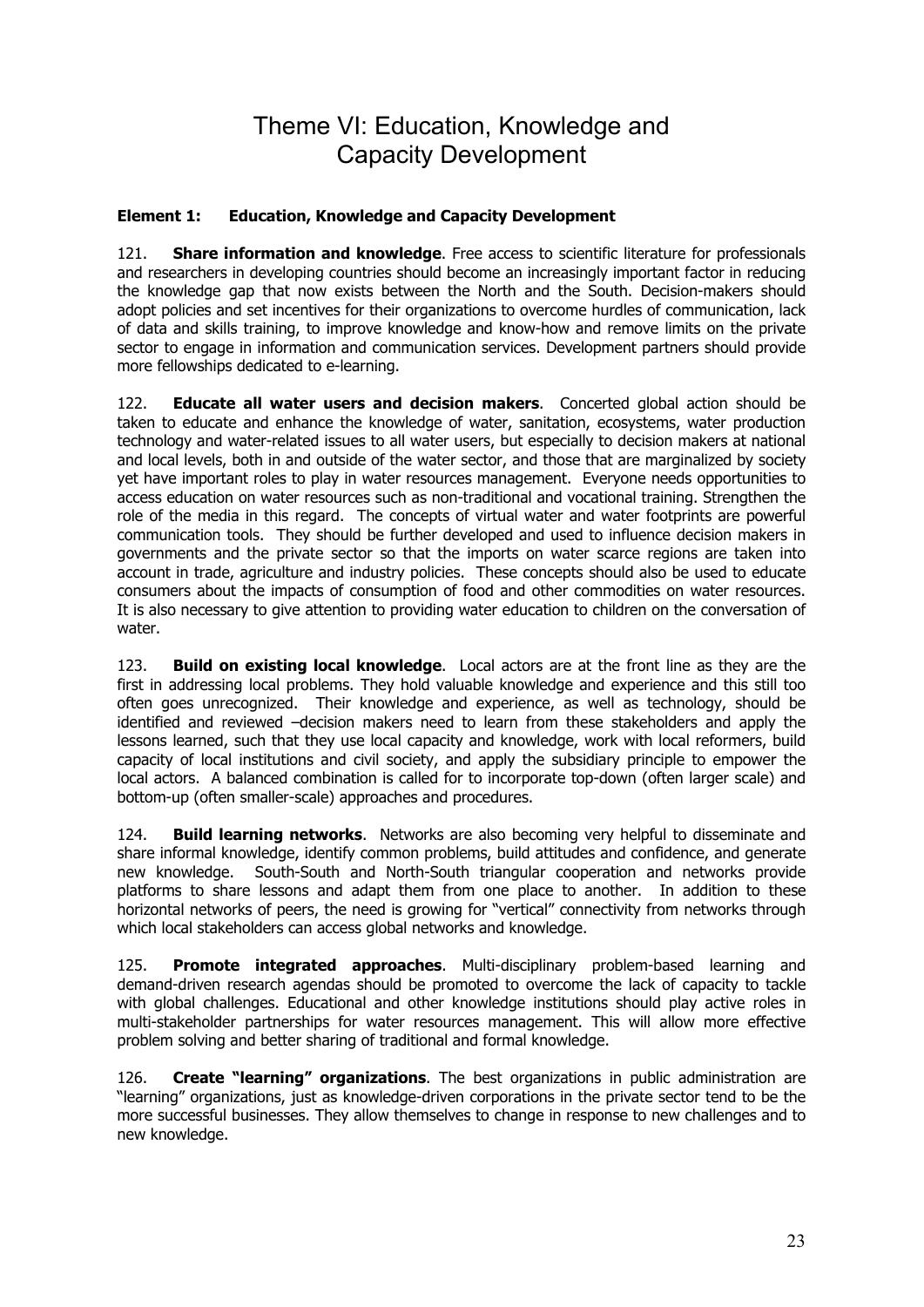### <span id="page-23-0"></span>**Element 2: Water Science and Technology - Appropriate and Innovative Solutions**

127. **Combine advanced technology with capacity development**. While it is necessary to be innovative and create new technologies, and especially information technologies, that are cutting edge, this should be combined with the use of indigenous knowledge. Sophisticated technology can only work if it is accompanied with capacity development. Sustained operations, maintenance and skills training must coincide with the use of high-tech solutions. Raising awareness is the first step, however, in making urban water managers, farmers and other water professionals aware technology that is available to them. Considering the cost of energy and food, this is especially true for the use of irrigation technology.

128. **Promote national, regional and international cooperation**. While some technologies are local in nature others can be utilized in any part of the world. International cooperation should be promoted in not only the transfer of technology between countries, but also in the access to data related to technology.

129. **Broaden technological choices**. The range of technology choices for agricultural, domestic and industrial consumption must be broadened to include the improvement of current technologies and overcome limitations, for instance desalination, water harvesting, water reuse and recycling and risk management and disaster preparedness as well as the development of innovative, low-cost technical approaches, such as local household technologies, that can be implemented in poor communities. Where possible, appropriate technologies and their responsible use should be given precedence. How technology and technological options can be used by communities and the participation of those communities in the planning process should always be taken into consideration.

130. **Support and promote global water science programmes.** In order to understand complex interactions between the hydrological cycle, associated biogeochemical cycles and the global drivers, scientific research in these areas needs to be intensified and extended. It is of particular importance to build relevant capacities in developing countries and have the local research community participate in relevant global research programmes. The role of international water education institutions is extremely important in this regard. Appropriate scholarship programmes for developing countries need to be developed and implemented.

131. **Promote science and technology in tertiary education**. In order to properly advance scientific and technological solutions to water resources problems, quality educational opportunities need to be in place in order to attract students to pursue careers in areas where such advances are made. Such opportunities and participation in such programs should be encouraged at the national and local levels.

### **Element 3: Professional Associations and Networks**

132. **Support regional and national and professional associations**. Where national and professional associations exist, for governments to give further support to achieve goals and mandates, especially in Africa. Where no national associations exist, to partner with international professional associations to support the formation of nascent national associations.

133. **Carry out human resources assessment**. It is not currently clear how many people are working in water around in the world, how are their living and working conditions and, where and what are the precise needs of the sector. An urgent requirement is for a periodic assessment of the state of the sector's human resources in order to globally monitor the state of the "professional infrastructure" and help develop a high performance workplace whereby workers have access to the skills required of their jobs, including social priorities.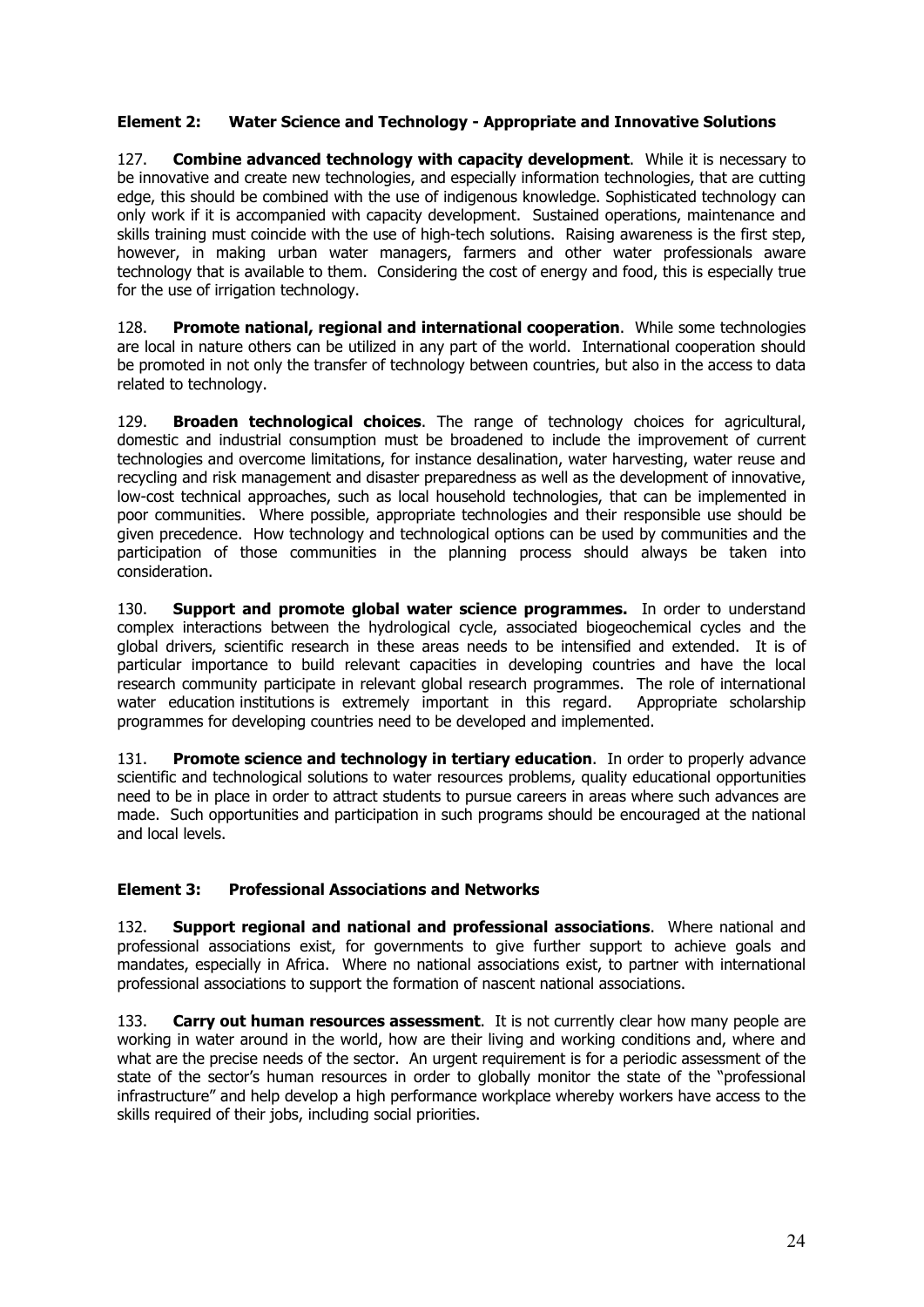<span id="page-24-0"></span>134. **Strengthen umbrella bodies**. Numerous professional associations and networks exist without a strong, developed umbrella body with the aim of facilitating stronger synergies between these associations and networks.

135. **Engage professional associations in policy and investment**. Professional associations including trade unions, farmers associations, business associations, chambers of engineers provide a wealth of knowledge and expertise on various issues related to water, depending on their central focus, from the local. These associations and networks can be more involved and engaged in capacity building, at the earliest of stages of implementation, to influence policy and investments related to their expertise.

136. **Promote governments and professional associations working together to develop human resources**. Professional associations and networks offer a large amount of sectoral and career knowledge that can prove useful to the development of human resources in the water sector. These associations, in partnership with national and local governments, should promote training and education related to careers in water resources management. Water Operators Partnerships (WOPS) and private educational institutions can assist with these initiatives. Concentrated efforts should be to involve farmers, to gender mainstream human resource policies and practices and encourage professional career opportunities for women and young professionals. With youth being the future, young professionals' associations need to be encouraged, supported, guided and promoted throughout the world. Moreover, help technical people to understand social priorities.

137. **Create better links between sectors**. Coupled with the strengthening of professional associations, it is also essential to create better links with those associations and government, the private sector, civil society, community-level organizations and other stakeholders.

138. **Involve professional associations in national commissions**. Using the experience of international professional associations, governments should invite representatives from these associations to serve in a standing capacity on national science, research and development commissions in order to link effectively research to policy developments.

### **Element 4: Access to data**

139. **Invest in data**. The collection, analysis and compatibility of critical data and information should not be regarded as an expenditure, but as a creditable investment, often financed by tax payers, with high-quality future returns. In particular, the number of basic hydrological stations in many countries is inadequate to satisfy even the minimum needs and yet National Hydrological Services have seen the budgetary allocations for hydrological services systematically cut. National governments should take urgent measures, when appropriate, directed at reversing the growing decline of these networks and should increase support for operational hydrological and relevant meteorological observation networks. This is especially crucial in developing countries.

140. **Understand and assess vulnerability**. A better understanding of the impacts of global changes, including climate change and variability, on water resources and their availability and quality for multiple uses is necessary in order to prepare the required response strategies. Resources should be provided and efforts intensified to improve information and data collection at first and promote research regarding the potential impacts of climate variability and change on freshwater resources in river basins. Activities should include new investments in observations and measurements, capacity building, operation and maintenance of existing monitoring systems, including the redevelopment and upgrading of the existing hydrological networks.

141. **Support from international organizations and development partners**. The international development partner community should support comprehensive projects to improve data collection, including improvement of hydrological networks, data management and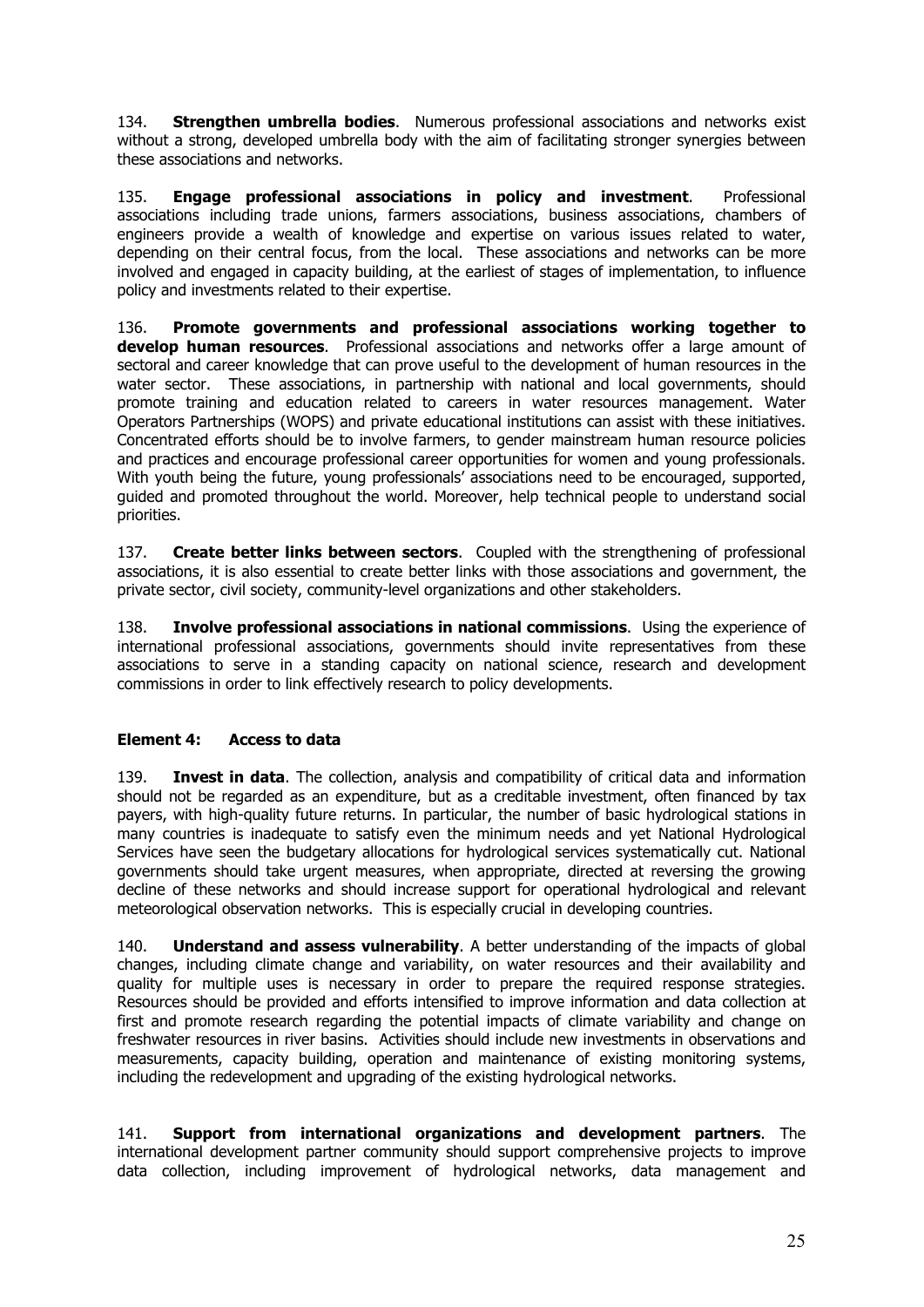<span id="page-25-0"></span>dissemination, which constitute the foundation of all IWRM processes. The United Nations, the World Bank and other international agencies and development partners should assist countries with comprehensive projects, in order to improve their data collection networks and build the knowledge and information bases that are needed to develop and manage water resources in a sustainable manner.

142. **Include monitoring and assessment in data collection**. Simple data collection is not enough and monitoring and assessing the data for trends is necessary for proper adaptation and mitigation measures of water-related problems, floods and droughts in particular. Urgent issues requiring an influx of data collection, monitoring and assessment include climate change, sanitation, access to water, water-related disasters, groundwater and the interface between groundwater and surface water. Assessment should be carried out at local, basin, regional, national and global levels and include a peer review process for performance for those who ascribe to the idea. Reliability, consistency and compatibility of data coming from different sources ought to be ensured.

143. **Promote international and interstate data exchange and cooperation between countries**. For a better understanding of the hydrological cycle under the changing climate, international data exchange should be encouraged. International and national policies should be reviewed and efforts needs to be directed in order to facilitate the international exchange of hydrological and related data and products, so that regional and global studies of freshwater resources and climate change and variability can be conducted and useful results produced for the benefit of mankind.

144. **Strengthen the use of data in decision making**. The role of the water manager is essential to water security in that it includes proposing a comprehensive range of options to meet the desired societal objectives and needs for water security. Data in the hands of water managers enhances their capacity to develop practical solutions. At the same time, decision makers should be sensitized to the importance of data so that quality data can influence policy decisions.

### **Element 5: Water and Culture**

145. **Ensure cultural diversity**. Incorporating traditional and local knowledge about the use, management and conservation of water in water policies, reforms and scientific research will make actions on the ground more sustainable, effective and engaging for those who carry out the work. Through adopting processes and strategies that recognize traditional and local knowledge, and crediting ownership of those to specific cultural groups, this can ensure the viability of cultures and ecosystems.

146. **Recognize, integrate and promote cultural diversities and technologies in water management**. Through recognizing the value of diverse cultural practices and technologies in water management, integrating these practices and technologies with scientific knowledge and developing guidelines and recommendations for incorporating them into water management, strategies and policies can better achieve sustainable water management.

147. **Embed cultural diversity in water governance**. Both national and local governments should create an enabling environment through appropriate reforms of water policy and legislation in such a way that customary law, informal water use practices and cultural diversity are formally recognized and accommodated. Through analyzing water policies and laws to see where gaps are between the modern and traditional, reforming water management organizations' structures to reflect cultural diversity, establishing national-local partnerships to monitor changes promoting cultural diversity, and understanding, respecting and documenting effective traditional water management adaptation strategies, more resource sustainability will exist and help in realizing the Millennium Development Goals.

148. **Evaluate the relationship between cultural diversity, biodiversity and water resource management**. Recognizing marked decline in cultural and biodiversity, governments and development financial institutions should add to their social and environmental safeguards an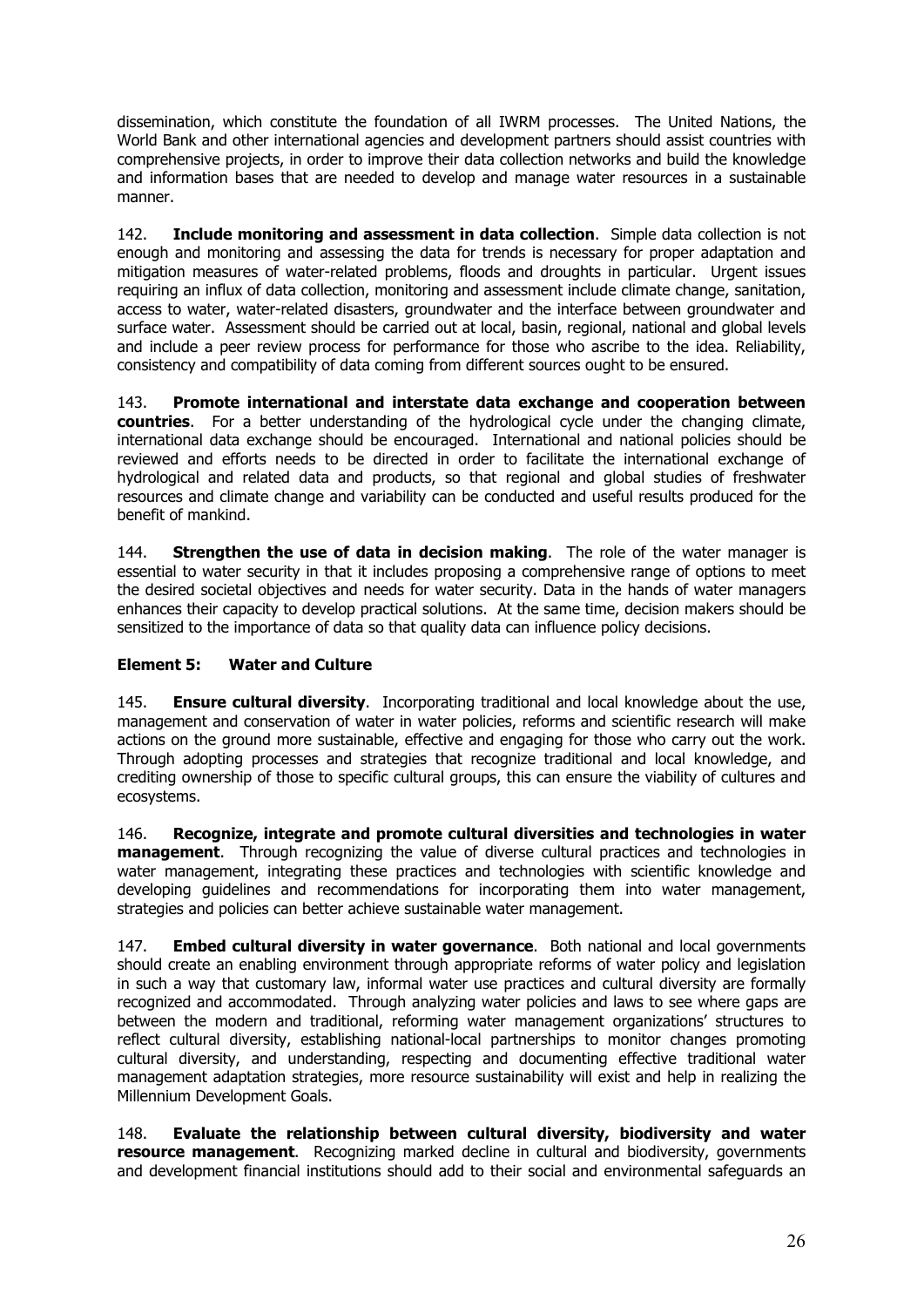explicit concern for cultural diversity and therefore should evaluate the inter-linkages between cultural diversity, biodiversity and water resource management at the project specific, local, national, regional and global levels.

149. **Protect water and its cultural value**. Sacred water sites exist in every nation on every continent. There is the need to identify and then protect these sacred sites. In addition, water's cultural importance is also reflected through songs, stories, designs, dance, music, sports, festivals and multimedia, which should not only be protected as well, but should also celebrate water.

150. **Improve the institutional framework of water and culture**. Inclusion of cultural diversity in water projects and programmes can increase understanding and collaboration and facilitate their implementation. In carrying out transparent participatory decision-making processes, taking into consideration the United Nations' guiding principles, cultural diversity aspects should be respected.